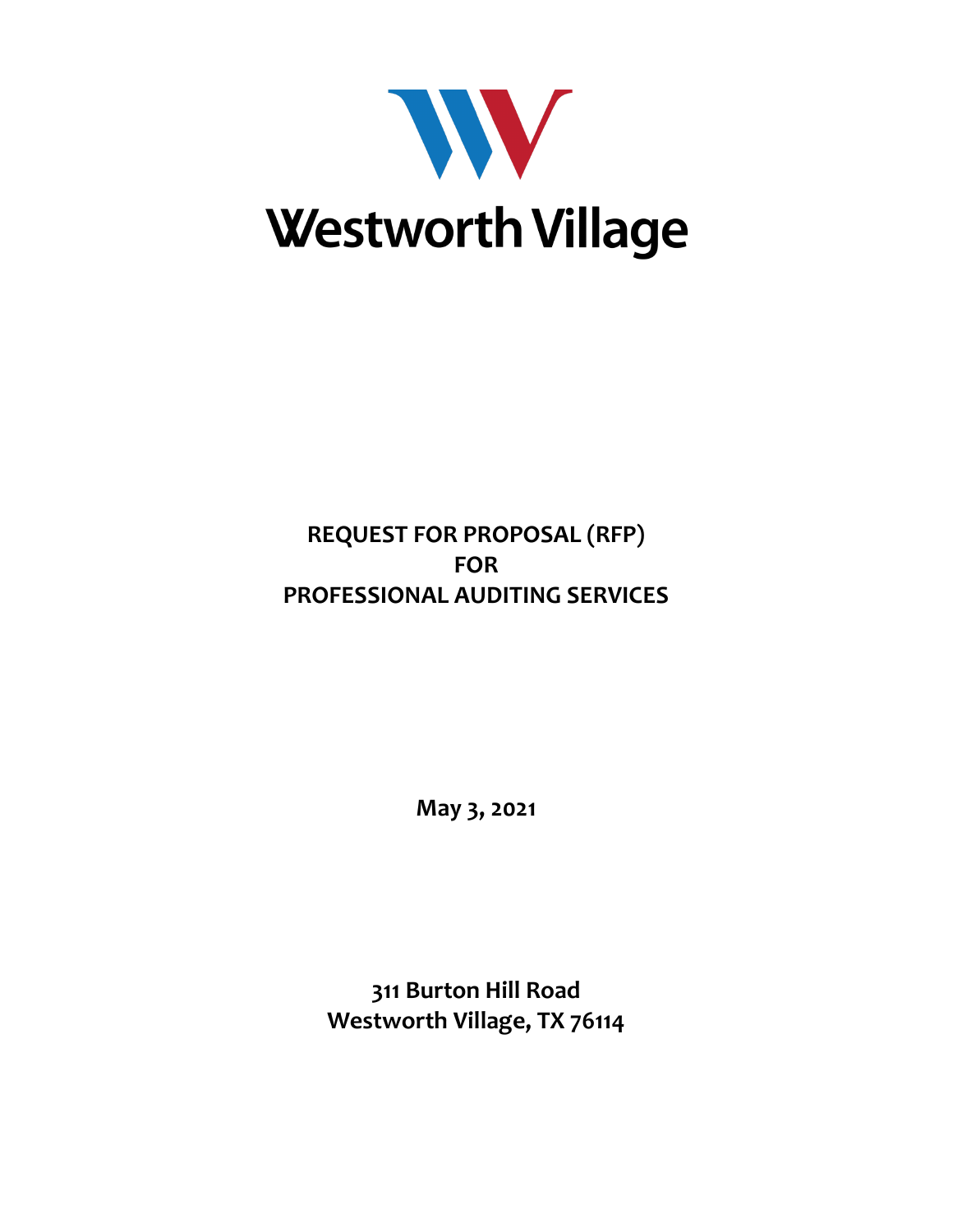#### **NOTICE TO AUDITORS**

Competitive sealed proposals for the furnishing of Professional Auditing Services for the City of Westworth Village will be received at the City, 311 Burton Hill Road, Westworth Village, Texas until 3:00 P.M. on Monday, June 3, 2021. All proposals will be publicly opened at 3:05 P.M. on Monday, June 3, 2021 in the City Hall Community Room.

All proposals submitted for consideration by the City of Westworth Village must be clearly marked on the outside of the sealed envelope with the words:

#### **PROFESSIONAL AUDITING SERVICES PROPOSAL ATTENTION: Brandy Barrett, City Secretary**

The City reserves the right to reject any or all proposals and waive any or all irregularities. Proposals shall be valid for a period of ninety (90) days from the date the proposals are opened.

Late proposal submissions will not be accepted and unsigned proposals will be rejected as nonresponsive.

It is the policy of the City to afford all people an equal opportunity to bid on any contract being let by the City. The City has a policy that prohibits discrimination against any person because of race, color, sex, or national origin, in the award of performance of any contract.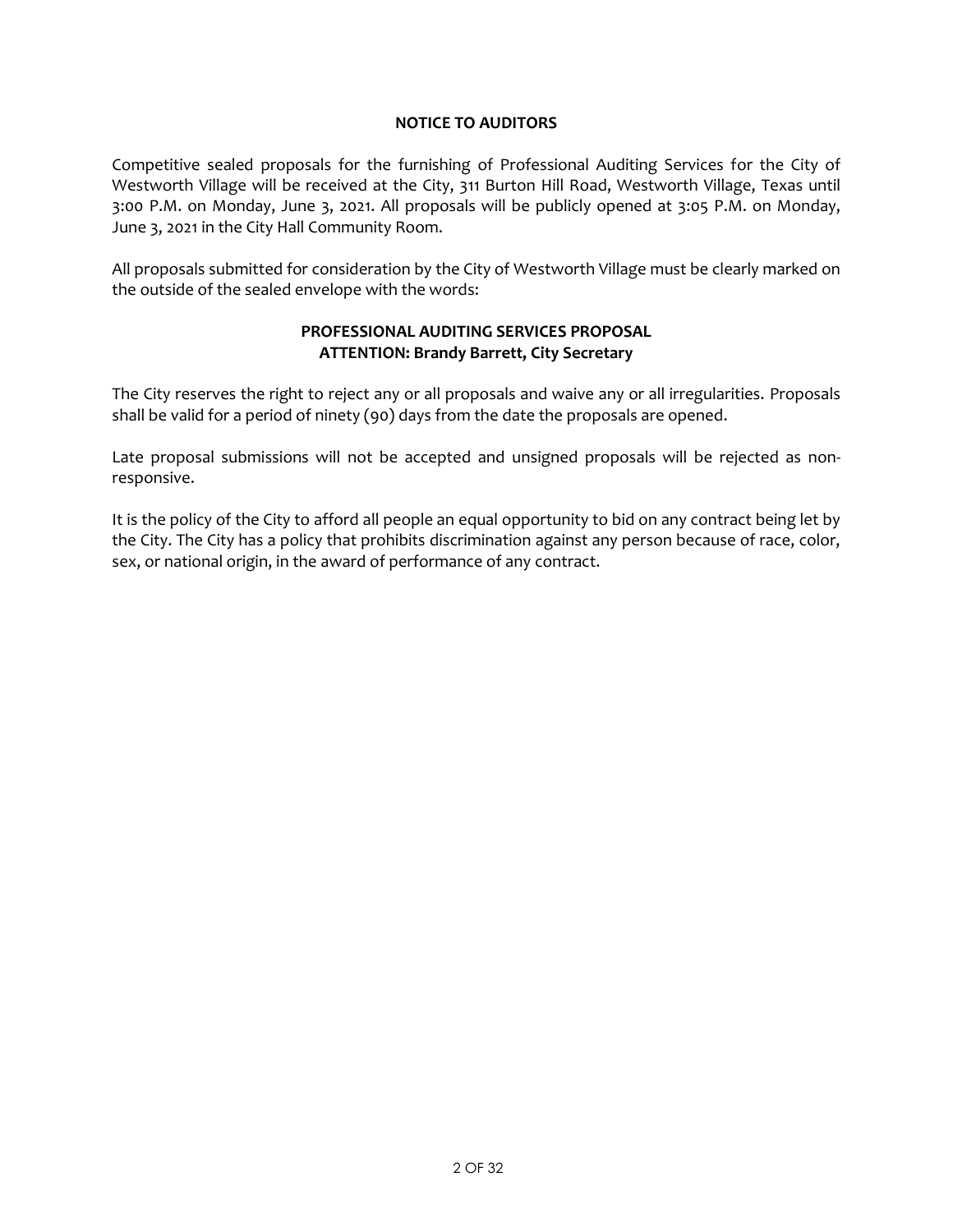#### I. INTRODUCTION

- A) Purpose
- B) Term of Engagement

#### II. NATURE OF SERVICES REQUIRED

- A) Scope of Work to be performed
- B) Auditing Standards to be followed
- C) Reports to be issued
- D) Special Considerations
- E) Working Paper Retention and Access to Working Papers
- F) Conferences

#### III. DESCRIPTION OF THE GOVERNMENT

- A) Entity Description
- B) Fund Structure
- C) Budget
- D) Accounting Process Related Systems
- E) Computer Systems
- F) Organizational Responsibility for the Accounting Function

#### IV. GENERAL PROPOSAL REQUIREMENTS

- A) Required Information
- B) Instructions
- C) Knowledge of Conditions
- D) Exceptions
- E) Late Proposals
- F) Altering Proposals
- G) Withdrawal of Proposals
- H) Sales Tax
- I) Pricing
- J) Preparation Costs
- K) Duration
- L) Proposal Opening
- M) Rejection of Proposals
- N) Contract Award
- O) Addenda
- P) Minor Defects
- Q) Funding
- R) Insurance
- S) Subcontracting
- T) Conflicts of Interest
- U) Ethics
- V) Indemnification
- W) Ownership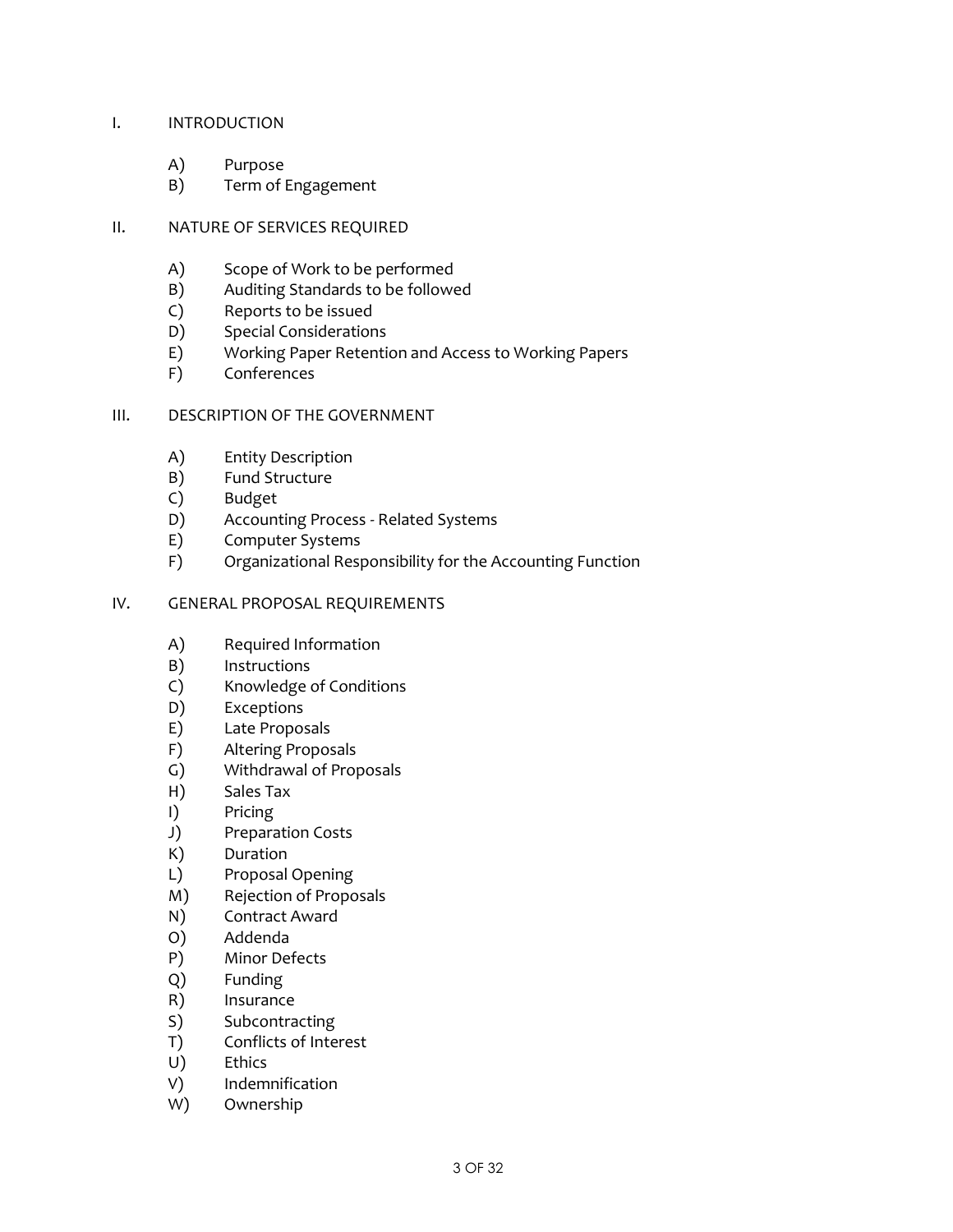- X) Proprietary Information
- Y) References

#### V. SPECIFIC PROPOSAL REQUIREMENTS

- A) Deadline and Distribution
- B) Inquiries
- C) Submission of Proposal
- D) Technical Proposal
	- 1) Independence
	- 2) License to Practice in Texas
	- 3) Auditor Qualifications and Experience
	- 4) Partner, Supervisory and Staff Qualifications and Experience
	- 5) Assignment of Auditing Staff and Changes in Assigned Staff
	- 6) Prior Engagements with CITY
	- 7) Similar Engagements with Other Government Entities
	- 8) Specific Audit Approach
	- 9) Identification of Anticipated Potential Audit Problems
	- 10) Additional Information
- E) Compensation Proposal
	- 1) Total All-Inclusive Maximum Price
	- 2) Rates by Partner, Supervisory, Staff Level, and Time Hours Anticipated for Each
	- 3) Rates for Additional Professional Services
	- 4) Manner of Payment
	- 5) Subsequent Year Fees

# VI. ASSISTANCE TO BE PROVIDED TO THE AUDITOR AND REPORT PREPARATION

- A) Finance Department and Clerical Assistance
- B) Electronic Data Processing (EDP) Assistance
- C) Prior Audit
- D) Work Area, Telephones, Photocopying and Facsimile Machines
- E) Report Preparation

#### VII. EVALUATION PROCESS

- A) Audit Committee
- B) Schedule
- C) Pre-Proposal Conference
- D) Evaluation Criteria
- E) Oral Presentations
- F) Final Selection
- G) Engagement Letter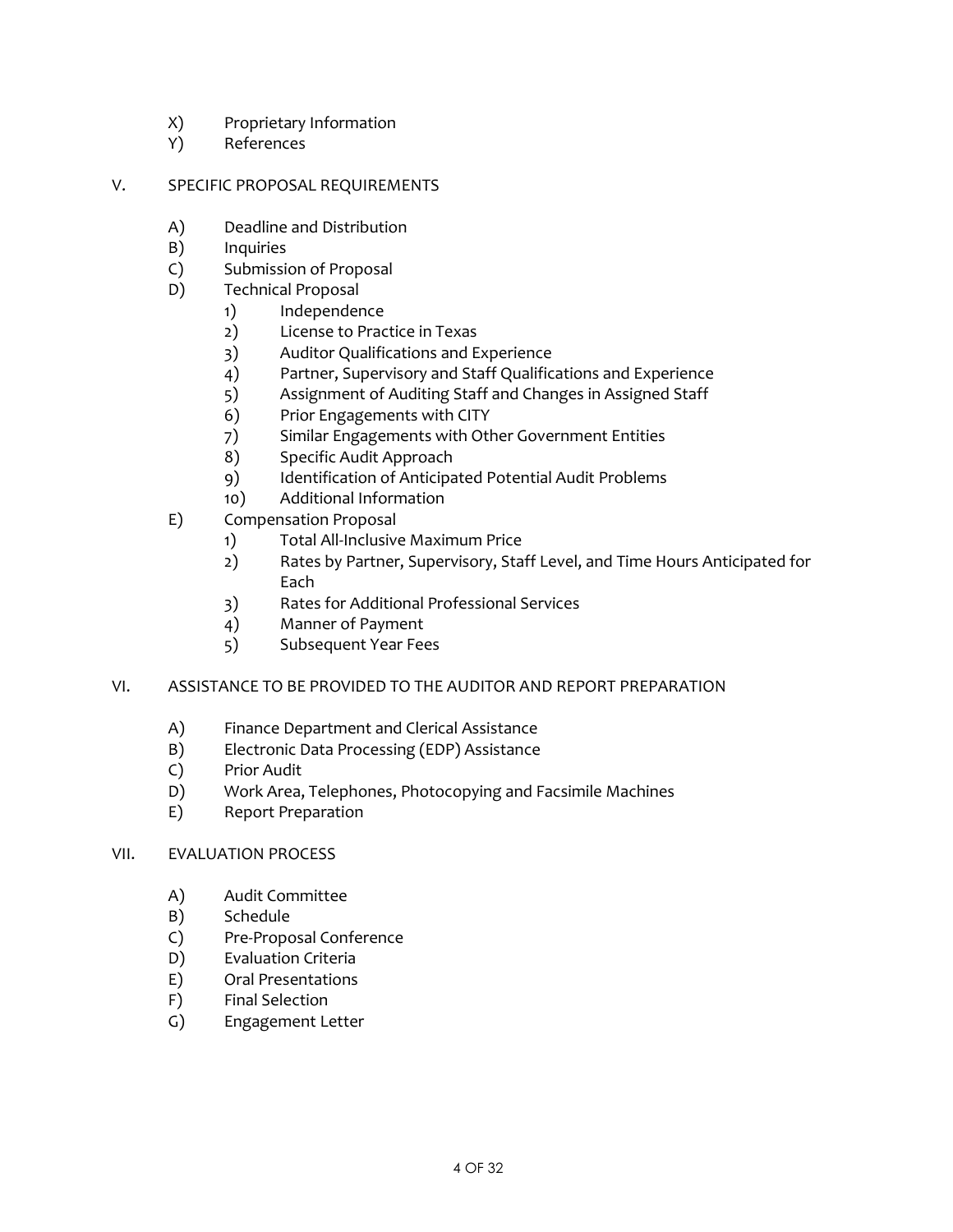# VIII. APPENDICES

- A. City Organizational Chart
- B. List of Key Personnel and Phone Numbers
- C. List of City Council Members
- D. Sample Format: Schedule of Professional Fees and Expenses
- E. Sample Format: Current and Previous References
- F. Insurance & Indemnity
- G. Insurance Requirements Affidavit
- H. Auditor Checklist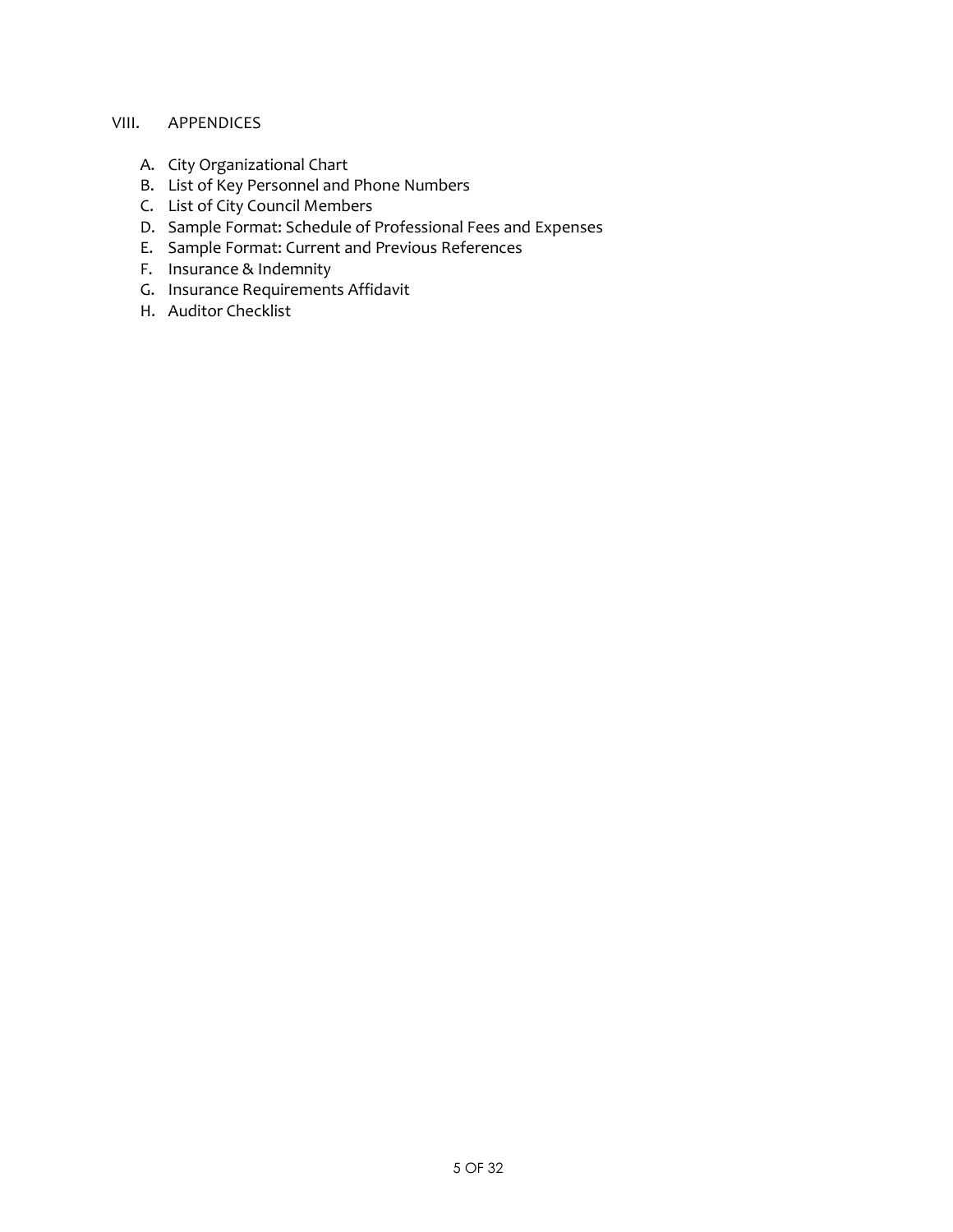#### **I. INTRODUCTION**

#### **A. Purpose**

The City of Westworth Village (City) is requesting proposals from qualified firms of certified public accountants to perform financial audits for the fiscal year ending September 30, 2021, with the option of auditing its financial statements for each of the four (4) subsequent fiscal years.

These audits are to be performed in accordance with Generally Accepted Auditing Standards (GAAS) as defined by the American Institute of Certified Public Accountants (AICPA), the standards set forth for financial audits in the General Accounting Office's (GAO) Government Auditing Standards (2018), and the Texas Commission on Environmental Quality's (TCEQ) Water District Financial Management Guide (2004).

#### **B. Term of Engagement**

A five (5) year contract is contemplated, subject to the following:

- 1) An annual review and recommendation by the City Council.
- 2) The satisfactory negotiation of contract terms (including a price acceptable to both the City and the selected auditor).
- 3) The annual availability of an appropriation approved by City Council.

#### **II. NATURE OF SERVICES REQUIRED**

#### **A. Scope of Work to be Performed**

City desires the auditor to express an opinion on the fair presentation of its financial statements in conformity with Generally Accepted Accounting Principals (GAAP).

The auditor is not required to audit the supporting schedules. However, the auditor is to provide an "in-relation-to" report on the supporting schedules based on the auditing procedures applied during the audit of the general-purpose financial statements and the combining and individual fund financial statements and schedules.

The auditor is not required to audit the statistical section of the report nor is it required to audit a schedule of expenditures of federal awards.

#### **B. Auditing Standards to be Followed**

To meet the requirements of this Request for Proposal (RFP), this audit shall be performed in accordance with GAAS as defined by AICPA, the standards set forth for financial audits in the GAO's Government Auditing Standards (2018).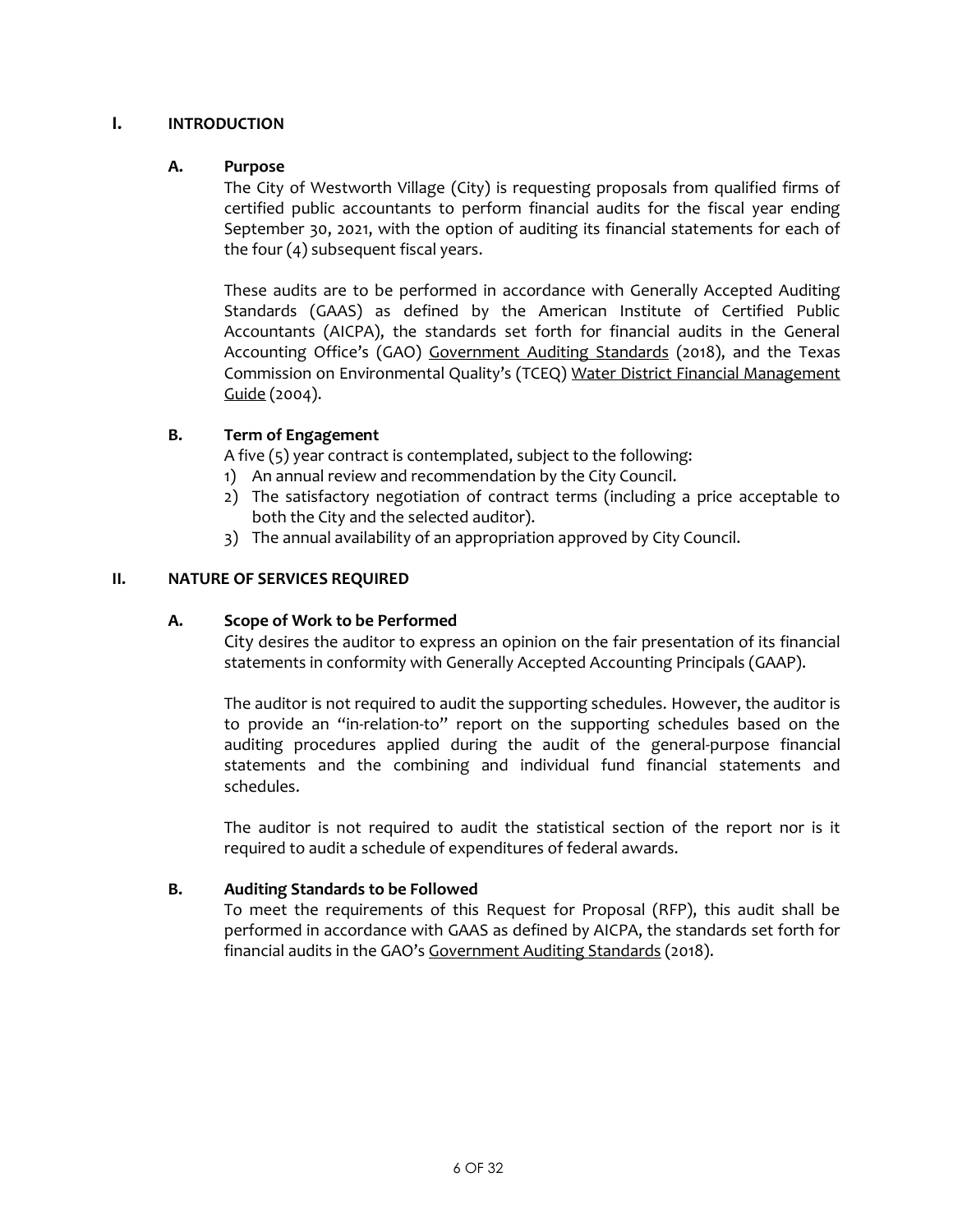# **C. Reports to be Issued**

Following the completion of the audit of the fiscal year's financial statements, the

- 1) Audit Reports (standard and specialized)
- 2) Management Letter
	- a) The auditor shall provide written communication of any reportable conditions found during the audit to management and the City Council. A reportable condition shall be defined as a significant deficiency in the design or operation of the internal control structure, which could adversely affect the organization's ability to record, process, summarize, and report financial data consistent with the assertions of management in the financial statements.
	- b) Reportable conditions that are also material weaknesses shall be identified as such in the letter.
	- c) The letter on compliance shall include all instances of noncompliance.
	- d) Non-reportable conditions discovered by the auditors shall be reported in a separate letter to management, as well as the City Council.
	- e) The auditor shall be required to make an immediate, written report of all material irregularities and illegal acts or indications of illegal acts of which it becomes aware to the following parties: City Administrator City Attorney
		-
		- City Council
- 3) Reporting to City Council. Auditors shall assure themselves that the aforementioned are informed of each of the following:
	- a) The auditor's responsibility under GAAP.
	- b) Significant accounting policies.
	- c) Management judgments and accounting estimates.
	- d) Significant audit adjustments.
	- e) Other information in documents containing audited financial statements.
	- f) Disagreements with management.
	- g) Management consultation with other accountants.
	- h) Major issues discussed with management prior to retention.
	- i) Difficulties encountered in performing the audit.

#### **D. Special Considerations**

The City anticipates that during the course of the engagement, one or more official statements will be prepared in connection with the sale of debt securities, which will contain the basic financial statements and the auditor's report thereon. The auditor may be required, if requested by the City financial advisor and/or the underwriters, to issue a "consent and citation of expertise," as well as any necessary "comfort letters".

#### **E. Work Paper Retention and Access to Work Papers**

All work papers and reports must be retained, at the auditor's expense, for a minimum of five (5) years, unless the auditor is notified in writing by the City of the need to extend the retention period. The auditor will be required to make the work papers available, upon request, to representatives of federal and state agencies and the City.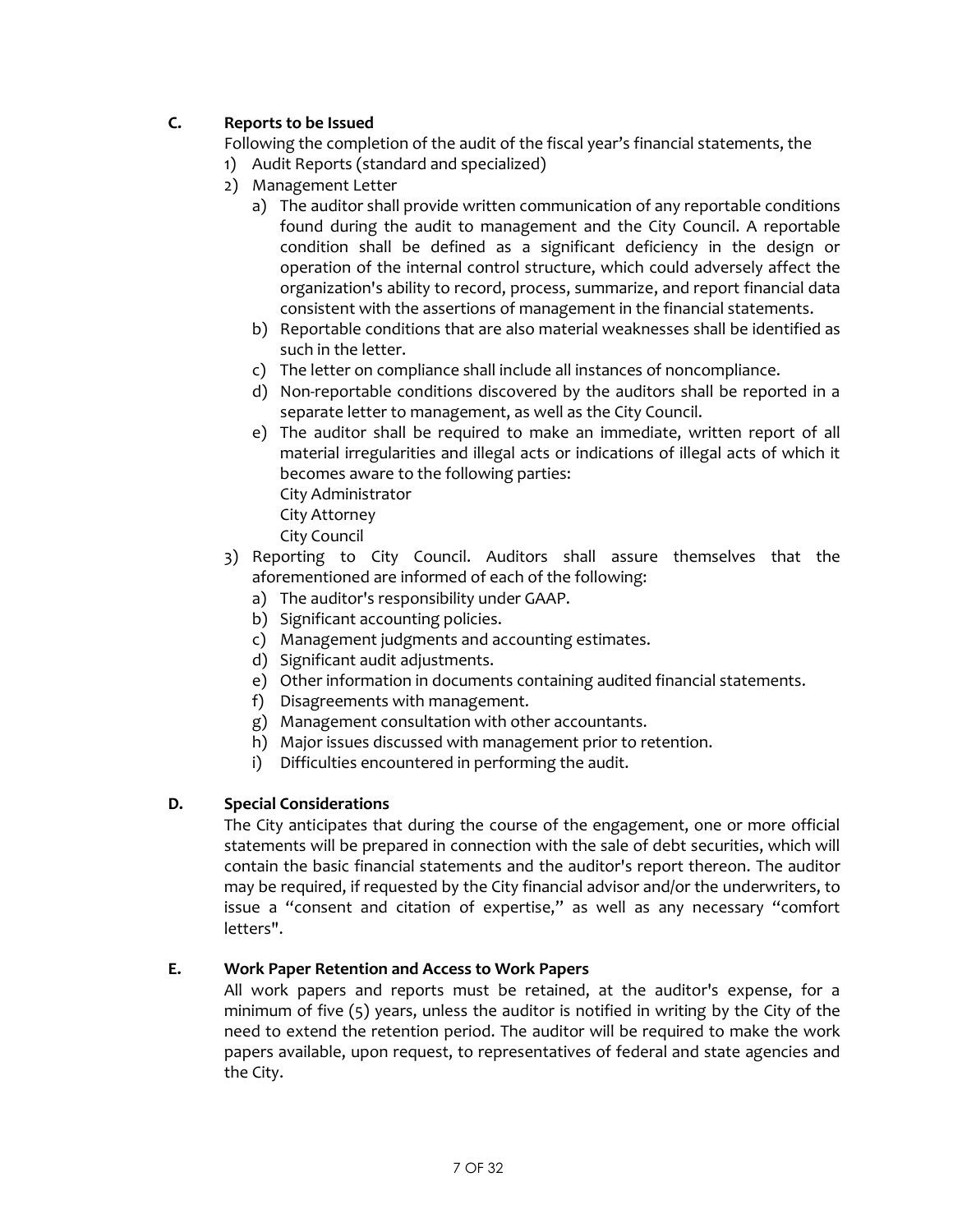In addition, the auditor shall respond to the reasonable inquiries of successor auditors and allow successor auditors to review work papers relating to matters of continuing accounting significance.

### **F. Conferences**

The following conferences are to be conducted with the City Administrator/City Secretary and/or other City finance personnel, as needed:

- 1) Entrance conference prior to interim work.
- 2) Exit conference at conclusion of interim work.
- 3) Entrance conference at beginning of fieldwork.
- 4) Progress conferences during fieldwork.
- 5) Exit conference at end of fieldwork.
- 6) Conference when draft copy of management letter is prepared.
- 7) Presentation to City Council.

#### **III. DESCRIPTION OF THE GOVERNMENT**

#### **A. Entity Description**

The City is in Tarrant County, and is located most generally in the Western Fort Worth area commonly neighboring the Joint Reserve Base.

Westworth Village is governed by a Mayor and City Council, whose members are elected. The day-to-day operations of the City are handled by a City Administrator hired by the Mayor and City Council. The City provides water, wastewater treatment, police and fire protection to the area within its boundaries. In addition, the City owns and operates Hawks Creek Golf Course and Westworth Redevelopment Authority.

The City currently has five (7) funds: General, Water & Sewer, Capital Projects, Debt Service, Hawks Creek Golf Course (HCGC), Crime Control and Prevention (CCPD), and the Westworth Redevelopment Authority (WRA). The City levies a total of two (2) cents in Sales Tax and \$0.5 cents in Ad Valorem Tax, for general fund use and for Debt Service. The Water & Sewer fund is an enterprise fund supported solely by water and sewer revenues. HCGC is an enterprise fund supported by green fees and sale of food/merchandise. The Sales Taxes are collected as follows: 1 cent for General Fund, ½ cents for CCPD, ¼ Cents for Economic Development (WRA), and ¼ cent for Street Maintenance within the General Fund. The City operates a fully staffed police force including a jail facility and 24-hour dispatch. The City contracts fire services through the City of Fort Worth. Library services are also provided to the citizens through Fort Worth, with Westworth Village reimbursing participating citizens.

#### **The City provides the following services:**

| Administration         | Water / Wastewater Collections & Billing | Hawks Creek          |
|------------------------|------------------------------------------|----------------------|
| Public Works           | Operations & Maintenance                 | Capital Impro        |
| Debt Service           | Economic Development (WRA)               | <b>Police Servic</b> |
| <b>Municipal Court</b> | Library                                  | <b>Fire Services</b> |
|                        |                                          |                      |

ks Creek Golf Course ital Improvement Projects ce Services / Crime Control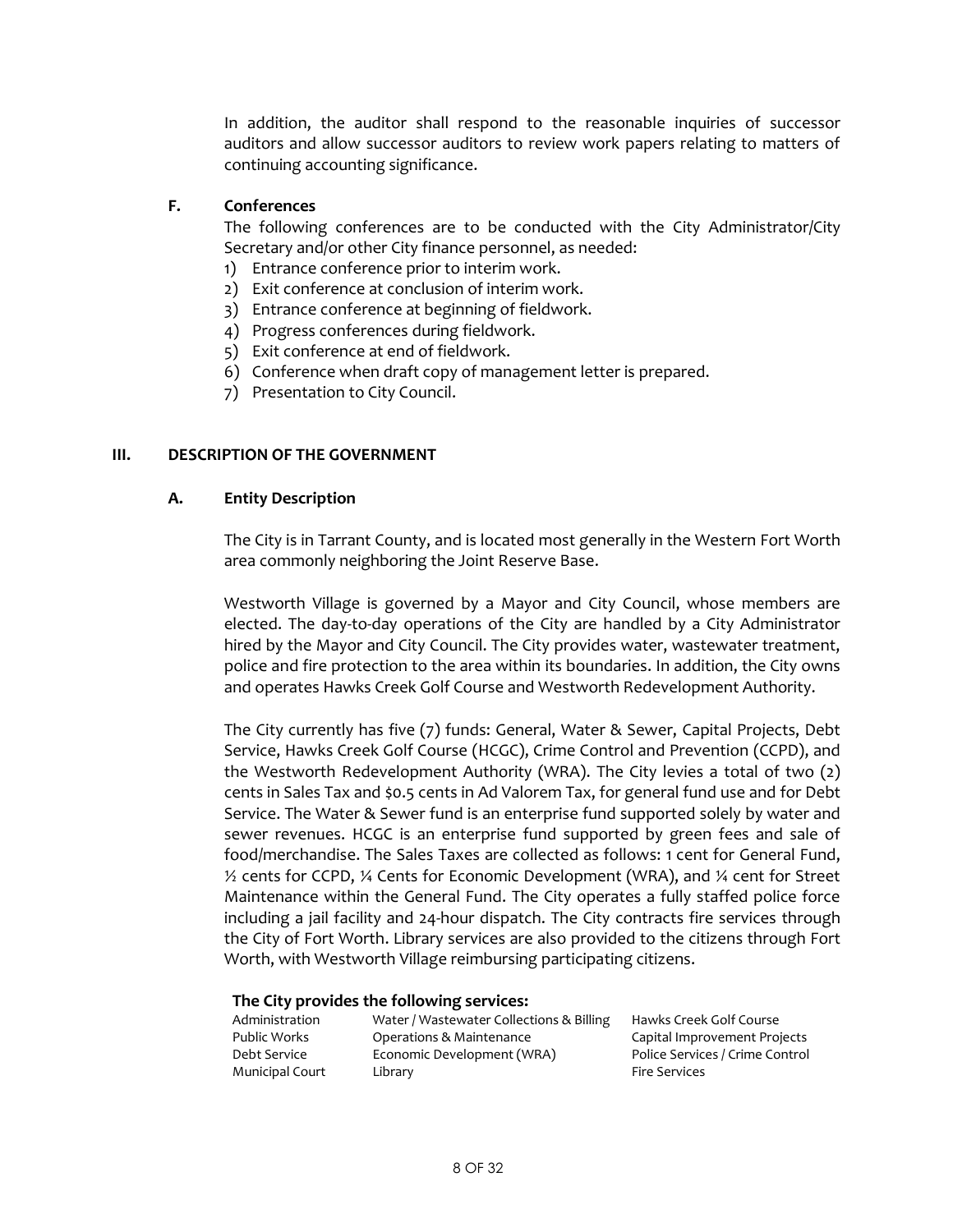#### **B. Fund Structure**

The City's accounting records are maintained in accordance with GAAP as promulgated by the Governmental Accounting Standards Board (GASB). Accordingly, the City has maintained general, debt service, and capital projects governmental fund types; general fixed assets and general long-term debt account groups.

# **C. Budget**

For the City, the City Administrator/Mayor submits to the City Council a proposed operating budget for the fiscal year beginning on October 1. The adopted operating budgets are then legally enacted through the passage of an ordinance and represent the proposed fund appropriations. Unencumbered appropriations lapse at the end of the year. The City Administrator may transfer budgeted amounts between accounts or departments on a limited basis. The budget, as well as all revenues, appropriations, and encumbrances are recorded in the accounting records.

# **Adopted 2020-21 budget for the City's major funds are as follows:**

| <b>Fund</b>                | Revenue      | <b>Expenses</b> | <b>Net Revenue</b> |
|----------------------------|--------------|-----------------|--------------------|
| General                    | \$3,978,482  | \$3,874,874     | \$103,609          |
| Water & Sewer              | \$1,457,200  | \$1,463,936     | (56,736)           |
| Capital Projects           | \$335,120    | \$410,000       | (574, 880)         |
| Crime Control & Prevention | \$570,000    | \$570,093       | (593)              |
| Debt Service               | \$1,017,528  | \$920,686       | \$96,842           |
| <b>Street Maintenance</b>  | \$300,310    | \$241,517       | \$58,792           |
| <b>HCGC</b>                | \$1,758,461  | \$1,762,693     | (54,232)           |
| <b>WRA</b>                 | \$754,160    | \$750,630       | \$3,530            |
| <b>Total</b>               | \$10,171,260 | \$9,994,429     | \$176,831          |

The City participates in the Texas Municipal Retirement System (TMRS) for its employees.

#### **D. Accounting Process – Related Systems**

The City's accounting records for general governmental operations are maintained on a modified accrual basis, and revenues are recorded when available and measurable and expenditures are recorded when the services or goods are received and the liabilities are incurred.

#### **E. Computer Systems**

The general ledger accounting system is operated and maintained on a comprehensive financial enterprise system known as INCODE. The system supports full reporting and inquiry functions in all areas.

#### **F. Organizational Responsibility for the Accounting Function**

The Accounting Function falls under the general supervision of the Finance Department who reports to the City Administrator.

#### **IV. GENERAL PROPOSAL REQUIREMENTS**

#### **A. Required Information**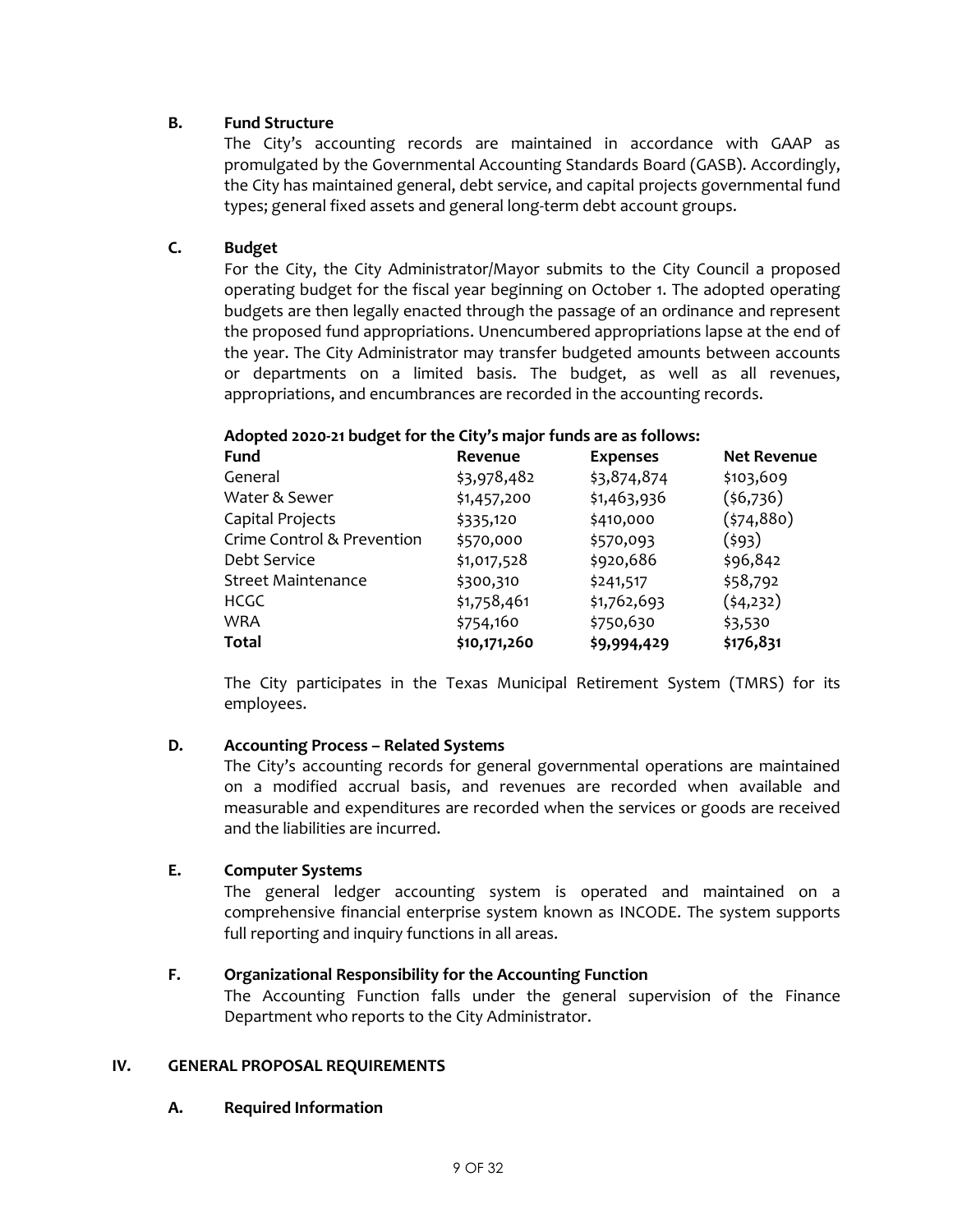The City proposal packet contains various sections requiring completion. All forms herein must be completed prior to the date and time set for proposal response and included with the proposal or the auditor may be found non-responsive. Responding auditors may be required to complete and supply all information contained in a "supplemental information" packet at a date after proposal response. Failure to complete "supplemental information" requirements in a timely manner, prior to award, may be used by the City in determining a respondent's responsibility.

#### **B. Instructions**

These instructions apply to all proposals and become a part of terms and conditions of any proposal packet submitted.

#### **C. Knowledge of Conditions**

Auditors submitting proposals should carefully examine all terms, conditions, specifications and related documents. Should discrepancies in or omission from the specifications or related documents, or should there be doubt as to their meaning, the principal contact should be notified immediately for clarification prior to submitting the proposal. In the event of any conflict between the terms and provisions of these requirements and the specifications, the specifications shall govern. In the event of any conflict of interpretation of any part of this overall document, City's interpretation shall govern.

#### **D. Exceptions**

All proposals must clearly and specifically detail all exceptions to the exact requirements imposed by this document. Such exceptions must be explained in the auditor's proposal. Otherwise, City shall consider the subject proposal as being made in strict compliance with this document.

#### **E. Late Proposals**

Proposals received after the submission deadline will be returned unopened, and unsigned proposals will be rejected as non-responsive. City is not responsible for lateness or non-delivery of mail, carrier, etc., and the date/time stamp at the designated location shall be the official time receipt.

#### **F. Altering Proposals**

Proposals cannot be altered or amended after submission deadline. Any alterations or erasures made before the opening time must be initialed by the signer of the proposal, thus guaranteeing authenticity.

#### **G. Withdrawal of Proposals**

Any proposals may be withdrawn prior to the scheduling time for the opening. Notice to withdraw the proposal must be in writing and submitted to City prior to the scheduled time for opening proposals. Any proposal withdrawal notice, which is received after the deadline for receiving proposals, shall not be considered.

#### **H. Sales Tax**

City is exempt by law from payment of Texas Sales Tax and Federal Excise Tax. Do not include tax in the proposal.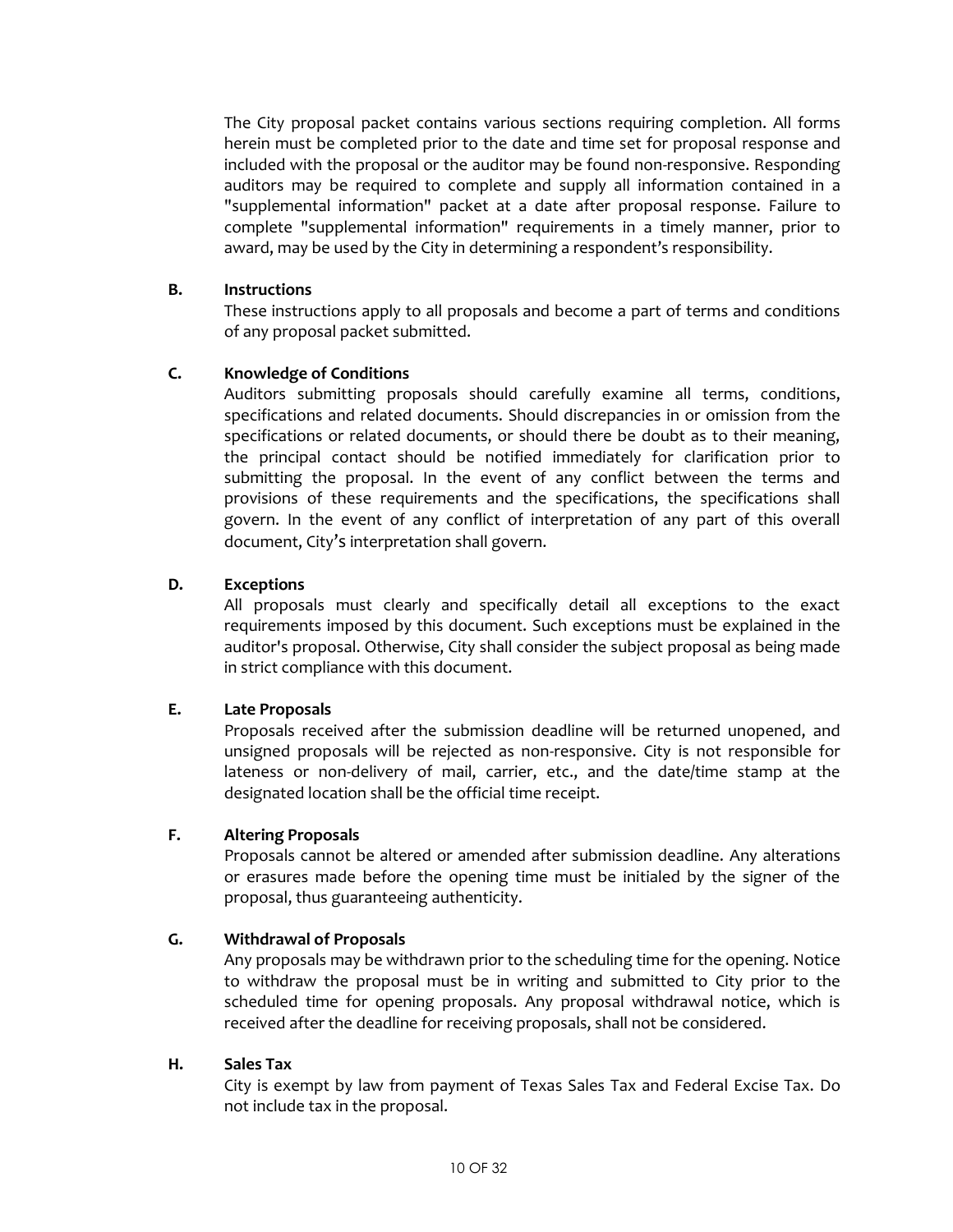#### **I. Pricing**

Prices for all goods and/or services shall be firm for the duration of this contract. Prices shall be all inclusive. Additional charges not shown in the proposal will not be honored.

#### **J. Preparation Costs**

The City will not be liable for any costs associated with the preparation, transmittal, or presentation of any proposals or material submitted in response to this RFP.

#### **K. Duration**

The auditor must agree, in writing, that all information contained in the submitted proposal is valid for at least ninety (90) days from the date of submittal or until a final contract is approved, whichever occurs first.

#### **L. Proposal Opening**

All proposals submitted will be opened at the City's scheduled proposal opening for the designated project. *However, the opening of a proposal at such opening should not be construed as a comment on the responsiveness of proposal bid or as any indication that the City accepts such proposal as responsive.*

#### **M. Rejection of Proposals**

The City may choose to reject all proposals and not award any contract. If the aforementioned does not award a contract within ninety (90) days following the date specified for the opening of proposals, all proposals are deemed to be rejected by the City.

#### **N. Contract Award**

If a contract is awarded, the auditor will be selected on a rational basis using the proposal evaluation criteria and results of subsequent negotiations. The City has a right to award a contract upon the conditions, terms and specifications contained in a proposal submitted to the City for a period of up to ninety (90) days following the date specified for the opening of proposals.

#### **O. Addenda**

Any interpretations, corrections, or changes to this proposal packet will be made by addenda. Addenda will be sent to all who are known to have received a copy of this proposal packet. Auditors shall acknowledge receipt of all addenda or they may be declared non-responsive.

#### **P. Minor Defects**

The City reserves the right to waive any minor defect, irregularity, or informality in any bid.

#### **Q. Funding**

The City is a governmental entity, operated and funded on an October 1 to September 30 basis; accordingly, the City reserves the right to terminate, without liability to them, any contract for which funding is not available.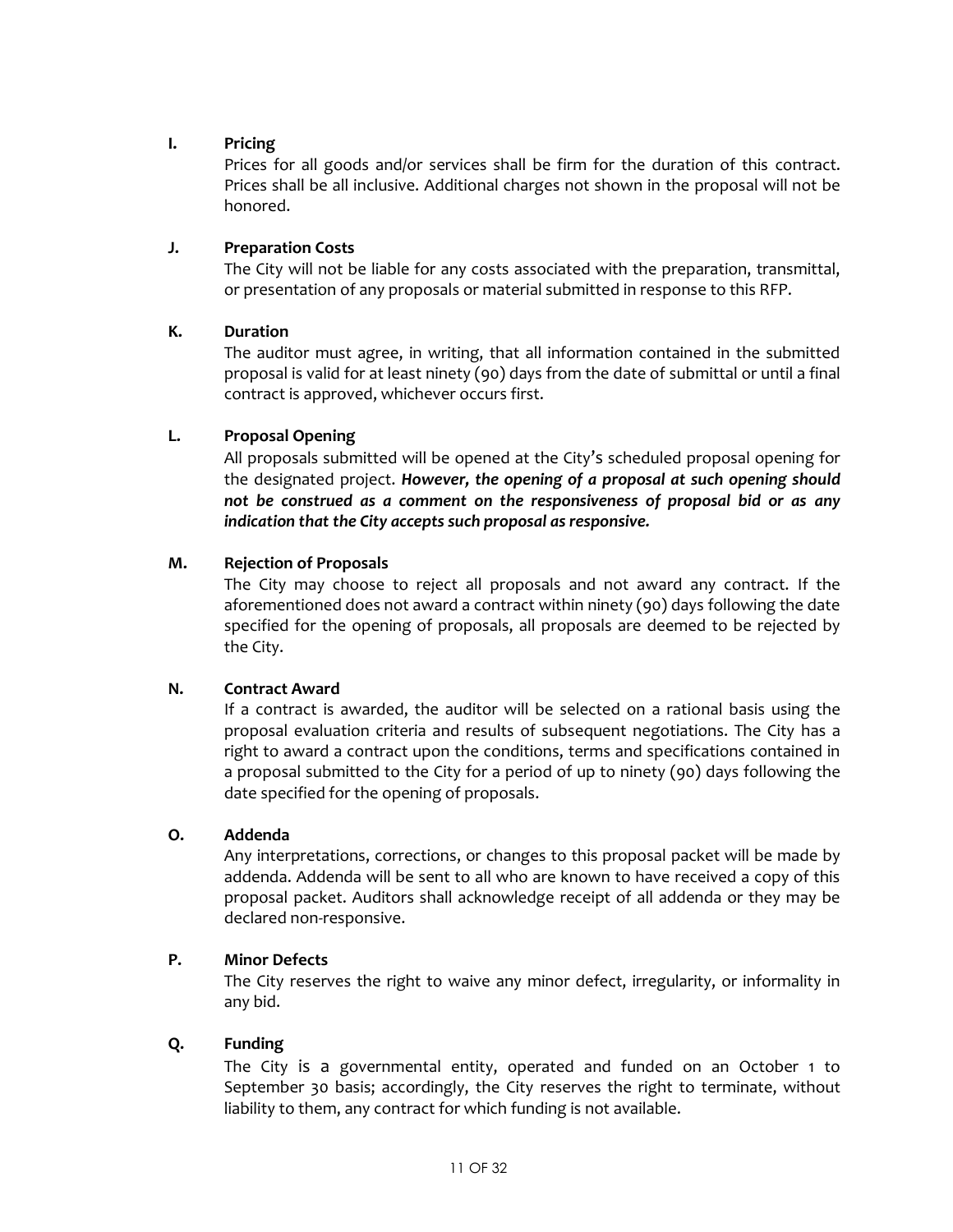#### **R. Insurance**

The auditor shall comply with all insurance requirements as specified in the contract and proposal documents. Failure to meet such requirements shall disqualify the auditor from award. The auditor shall submit an Insurance Requirements Affidavit (Appendix H) certifying that the insurance requirements have been reviewed and that auditor is able to provide the insurance as required.

#### **S. Subcontracting**

No subcontracting will be allowed without the express prior written consent of the City.

#### **T. Conflicts of Interest**

No officer or employee of the City shall have a financial interest, direct or indirect, in any contract with the City.

#### **U. Ethics**

The auditor shall not offer or accept gifts or anything of value or enter into any business arrangement with any employee, official or agent of the City. More than one proposal on any one contract from a firm or auditor under different names shall be grounds for rejection of all proposals in which the firm or auditor has an interest. One or all proposals will be rejected if there is any reason to believe that collusion exists between auditors.

#### **V. Indemnification**

*The auditor shall indemnify, defend, and hold the City, its officers, agents and employees harmless from any liability, claims, suits, actions, causes of action, costs, expenses, charges or fees, including attorney's fees, for injury to any person (including death) or damage to or destruction of any property; and, any act of omission of auditor, its contractors, subcontractors, suppliers, or agents, in connection with or arising out of, whether directly or indirectly, this agreement.*

#### **W. Ownership**

All responses and accompanying documentation become the property of the City.

#### **X. Proprietary Information**

Information construed as proprietary by a submitting auditor must be marked as such and will be so regarded by the City. Subject to Texas Open Records Act, Texas Government Code, Chapter 552, the City will treat such information as confidential to the extent permitted by law and the City agrees to withhold any such information and request an opinion from the Attorney General should another party request such data. The City shall abide by the decision of the Attorney General. Such information should be submitted in a separate folder attached to the proposal and referred to appropriately in the proposal. For a proposal to be valid, however, all information must be available for review by approval bodies as required by the City. Viewing of information designated as proprietary by such bodies will not be construed to violate the constraints of proprietary information.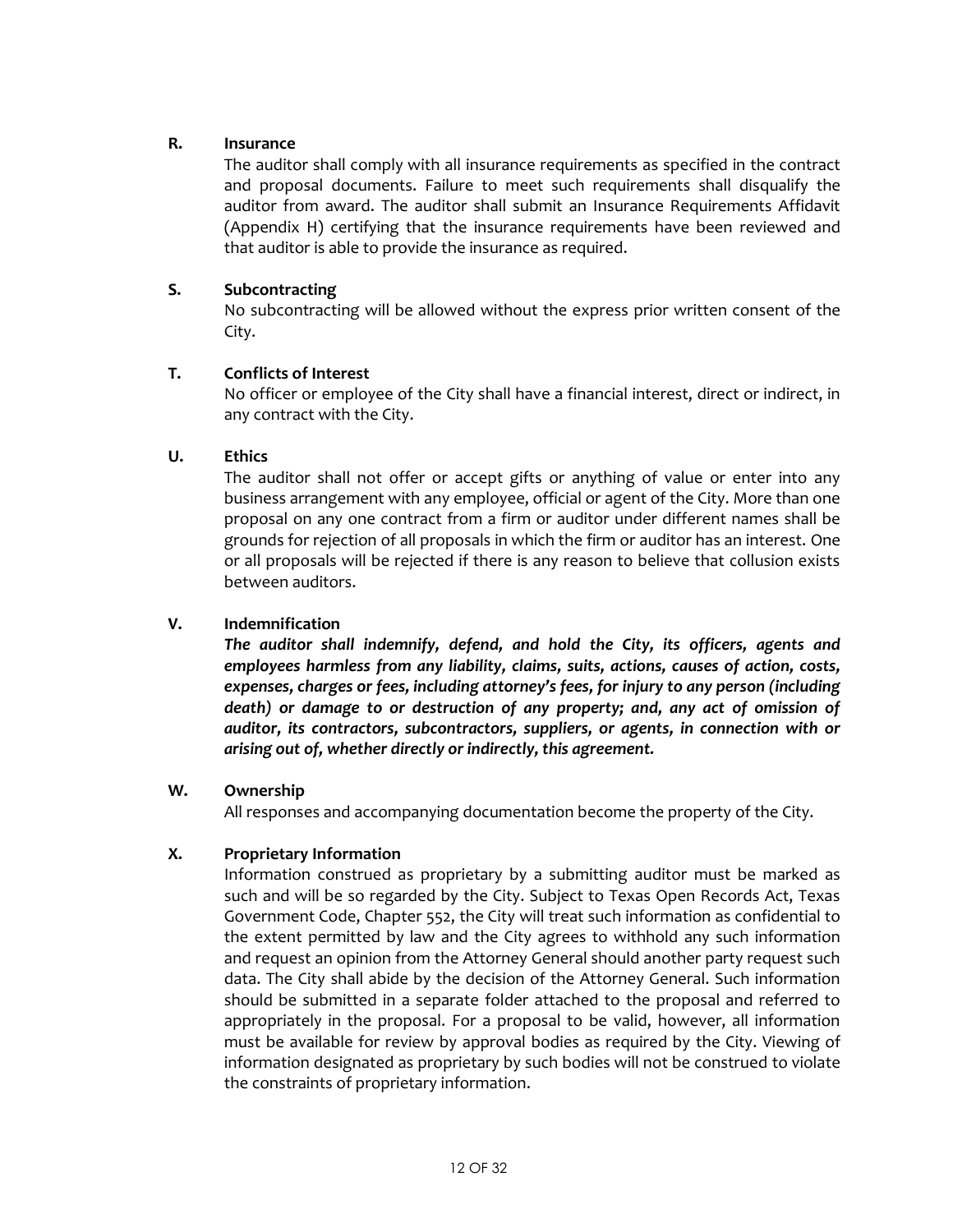#### **Y. References**

Auditors submitting proposals shall submit the names, addresses, contact persons, phone numbers, and dates of a minimum of three (3) current and three (3) previous governments in which the auditor has provided similar services (Appendix G).

#### **V. SPECIFIC PROPOSAL REQUIREMENTS**

#### **A. Deadline and Distribution**

All proposals must be received by the City prior to 3:00 p.m. on Friday, June 3, 2021.

Proposals may be delivered or mailed to:

#### **City of Westworth Village Attn: Brandy Barrett, City Secretary 311 Burton Hill Road Westworth Village, TX 76114**

Proposals must be signed by the auditor, with his or her signature in full. When an auditor is a partnership, the proposal shall be signed in the name of the partnership by one or more of the partners. When an auditor is a corporation, the officer signing shall sign his name and give the title of his office. The proposal shall also bear the seal of the corporation.

Auditors will submit one (1) original and ten (10) copies of all proposals and associated documentation. Price quotes must be signed by a duly authorized official of the auditor organization and notarized.

Upon selection, the successful auditor shall submit, within seven (7) days after notice of award of contract, a corporate resolution, certificate of partnership, partnership agreement or joint venture agreement, which identifies the person(s) authorized to execute a contract on behalf of the corporation, partnership or joint venture.

#### **B. Inquiries**

All inquiries regarding this RFP should be directed to the Principal Contact:

**City of Westworth Village 311 Burton Hill Road Westworth Village, TX 76114 Attn: Brandy Barrett, City Secretary (817)710-2526 Phone - (817) 710-2545 Fax Email: bbarrett@Cityofwestworth.com**

#### **C. Submission of Proposal**

To simplify the review process and obtain the maximum degree of comparison, the proposal should be organized in the following manner:

1) Title Page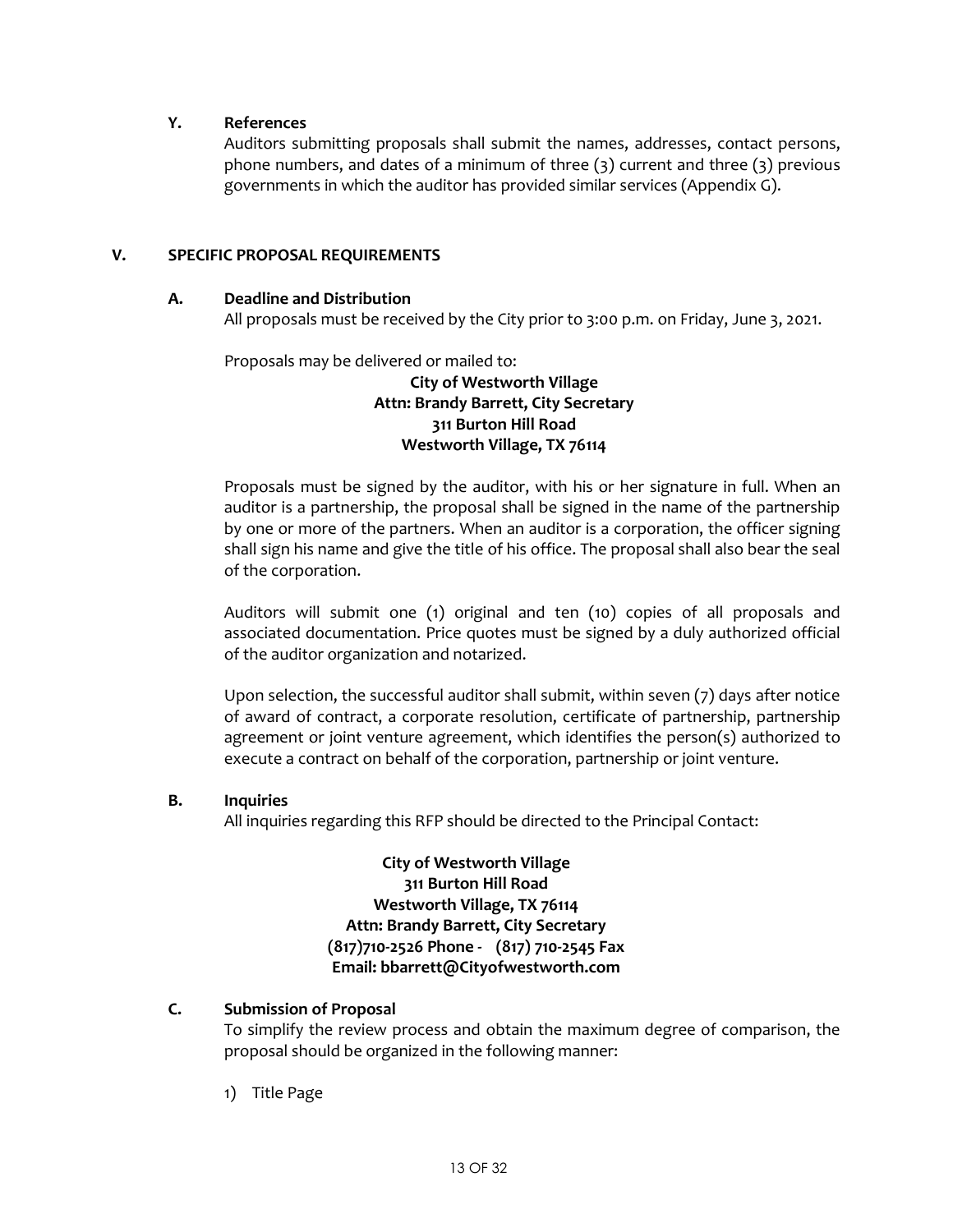- a) Show the RFP subject, the name of the auditor's firm, address, telephone number, name of contact person, and the date.
- 2) Table of Contents
	- a) Include a clear identification of the material by section and by page number.
- 3) Letter of Intent
	- a) A signed letter of intent briefly stating the auditor's understanding of the work to be performed and a positive commitment to perform the work within the time period required should be included. Such letter of intent should also state why the auditor believes itself to be best qualified to perform the engagement and that the proposal is a firm and irrevocable offer for at least ninety (90) days from the date of submittal or until a final contract is approved, whichever occurs first.
- 4) Detailed Proposal
	- a) The detailed proposal should follow the order set forth in Section V: Specific Proposal Requirements.

#### **D. Technical Proposal**

The purpose of the proposal is to demonstrate the qualifications, competence, and capacity of the auditors seeking to undertake an independent audit of the City in conformity with the requirements of the RFP. As such, the substance of proposals will carry more weight than their form or manner of presentation. The proposal should demonstrate the qualifications of the auditor and of the particular staff to be assigned to this engagement. It should also specify an audit approach that will meet the RFP requirements. Interested auditors are encouraged to use their own preferred style and format in preparing a proposal. However, it is suggested that the proposal include at least the following arranged accordingly. *There should be no dollar units or total costs included in the Technical Proposal document.*

The Technical Proposal should address all the points outlined in the RFP, excluding any cost information, which should only be included in the Compensation Proposal document. The proposal should be prepared simply and economically, providing a straightforward and concise description of the auditor's capabilities to satisfy the requirements of the RFP. While additional data may be presented, the following subjects, item No. 1 through 10, must be included. They represent the criteria against which the proposal will be evaluated. *The Technical Proposal document should be no more than twenty (20) pages in its entirety.*

#### **1) Independence**

- a) The audit must be made by an independent auditor or auditors. An "independent auditor" means a public auditor who meets the independence standards specified by the GAO and AICPA.
- b) The auditor should provide an affirmative statement that it is independent of the City as to relationships between the City and its management and members of your firm, and with regard to any other work performed by the firm for the City that might impair the firm's independence and objectivity.
- c) The auditor should also list and describe its professional relationships involving the City or any of its agencies for the past five (5) years, together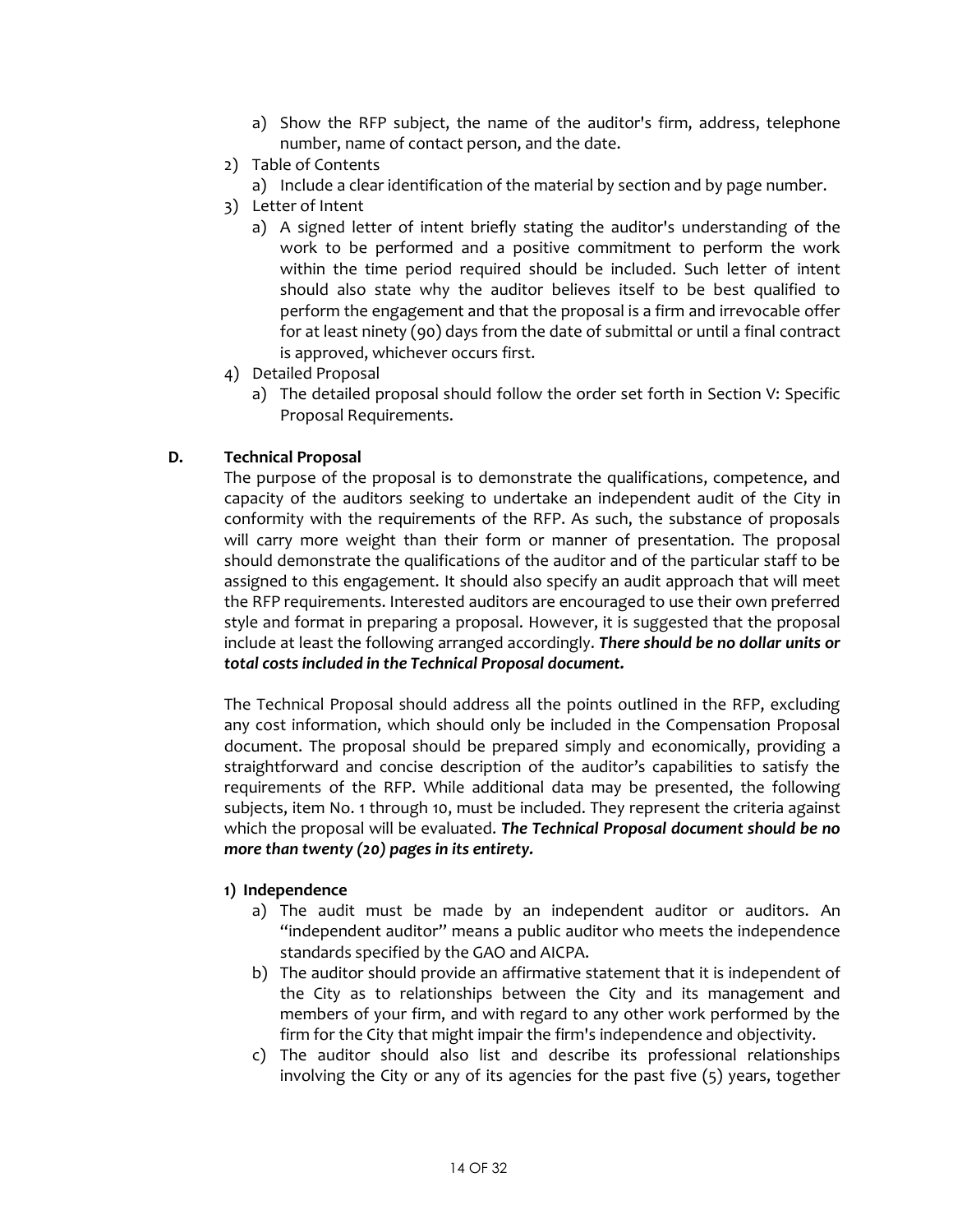with a statement explaining why such relationships do not constitute a conflict of interest relative to performing the proposed audit.

- **2) License to Practice in Texas**
	- a) An affirmative statement should be included indicating that the auditor and all assigned key professional staff are properly licensed to practice in Texas.
- **3) Auditor Qualifications and Experience**
	- a) The proposal should state the size of the firm, the size of the firm's governmental audit staff, the location of the office from which the work on this engagement is to be performed and the number and nature of the professional staff to be employed in this engagement on a full-time and a part-time basis. State whether your firm is local, regional, national, or international. State the number of partners, managers, supervisors, seniors, and other professional staff employed at the local office. Describe the range of activities performed by the local office, such as auditing, accounting, tax service, or management advisory services. Describe the local office's capability to audit computerized systems, including the number and classification of personnel skilled in computer science who will work on the audit.
	- b) The auditor should demonstrate a commitment to governments by participation in Special Review Committees of the GFOA Certificate of Achievement program and active participation in the governmental accounting standards process.
	- c) If the auditor is a joint venture or consortium, the qualifications of each firm comprising the joint venture or consortium should be separately identified and the firm that is to serve as the principal auditor should be noted, if applicable.
	- d) The auditor is also required to submit a copy of the report on its most recent external quality control review, with a statement as to whether that quality control review included a review of specific government engagements.
	- e) The auditor shall also provide information on the results of any federal or state desk reviews or field reviews of its audits during the past three (3) years. In addition, the auditor shall provide information on the circumstances and status of any disciplinary action taken or pending against the auditor during the past three (3) years with state regulatory bodies or professional organizations. Please identify any litigation involving the local office.
	- f) Indicate the strengths of your firm in general, and more specifically, your local office. Being specific, indicate how your audit philosophy differs from that of other firms. Indicate the strategy for the future of your local office and in what areas you will be investing resources.
	- g) Describe the rate of audit staff turnover in the local office due to resignations or terminations in the past twenty-four (24) months.
	- h) Describe why the City would be important to your firm and to the local office as a client. Discuss your policies regarding staff education and development. Indicate which universities are the major sources of new staff for the local office.
- **4) Partner, Supervisory and Staff Qualifications and Experience**
	- a) The auditor should identify the principal supervisory and management staff, including engagement partners, managers, other supervisors, and specialists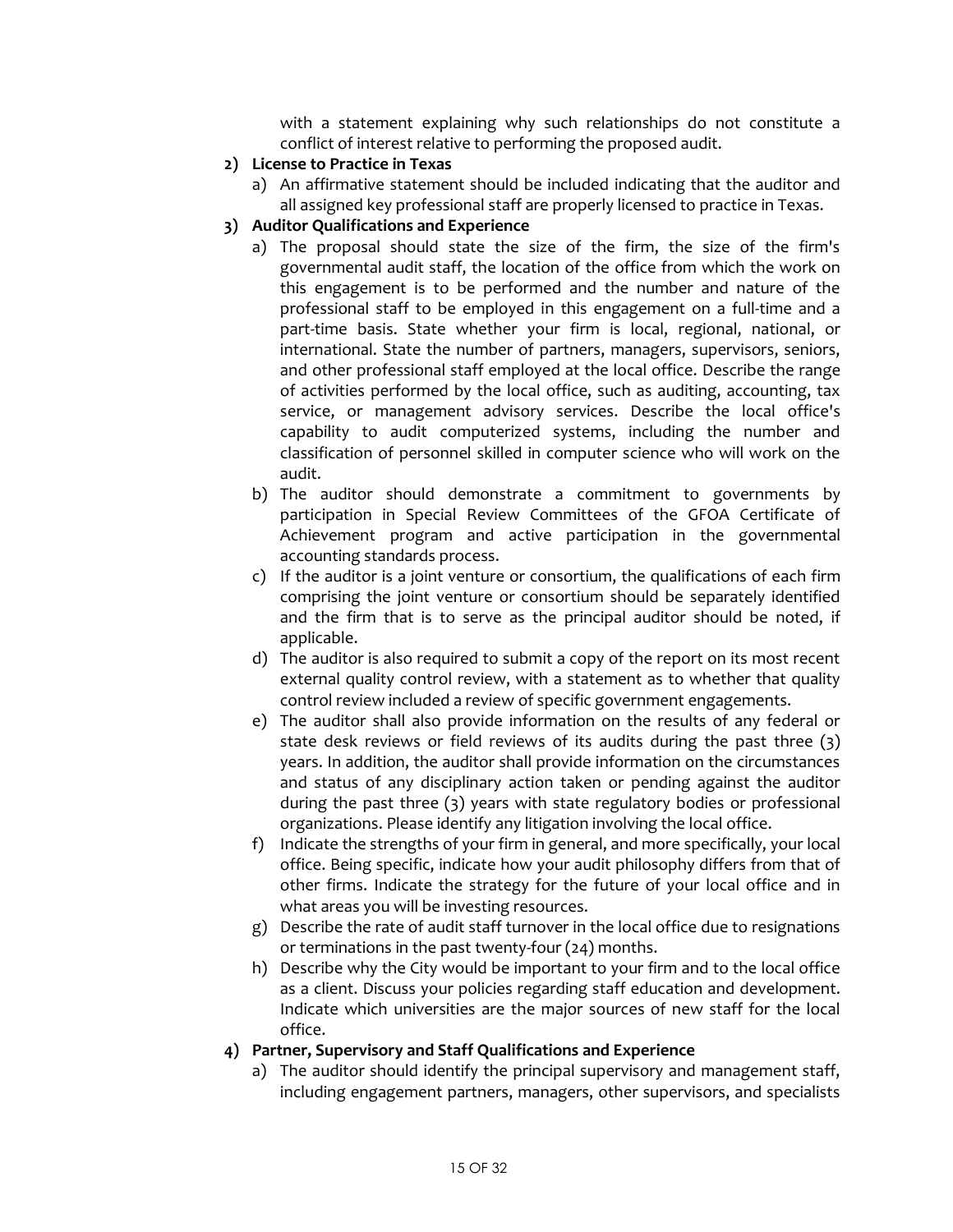who would be assigned to the engagement and indicate whether each such person is licensed to practice as a CPA in Texas. Indicate areas of specialty: audit, tax, management advisory services, etc. Indicate the ratio of audit managers and other staff to audit partners in the local office.

- b) The auditor should provide information on the governmental auditing experience of each person, including information on relevant continuing professional education for the past three (3) years and membership in professional organizations relevant to the performance of this audit. Include resumes as an appendix. Clearly indicate what specific responsibility each individual will have. Provide information as to what time commitment or workload is presently assigned to each person who will be working on this engagement. The auditor should also indicate how the quality of staff over the term of the agreement would be assured.
- c) Indicate your firm's policy in rotating partners and managers. Indicate what commitments your firm will make to the City management and financial employees with respect to accessibility of the partners and managers assigned to this engagement.

#### **5) Assignment of Auditing Staff and Changes in Assigned Staff**

a) It is understood by the City that the individuals specified in the auditor's proposal are the individuals who will actually perform the work associated with the City's audit. The City reserves the right to approve or deny any change to the assigned staff named in the proposal, whether such change occurs prior to or during the engagement. The City shall be provided with a resume of any proposed substitute and shall be given the opportunity to interview that person prior to its decision to approve or disapprove.

#### **6) Prior Engagements with the City**

a) The auditor should list separately any and all engagements performed for the City within the last five (5) years. For each engagement, the auditor should indicate the scope of work, date, engagement, partners, total hours, and the location of the firm's office from which the engagement was performed.

# **7) Similar Engagements with Other Governmental Entities**

a) The auditors must list the most significant engagements (maximum of 5) performed in the last five (5) years that are similar to the engagement described in the RFP. *Previous engagements shall include a Texas municipality of similar scope***.** These engagements should be ranked on the basis of total staff hours. Indicate the scope of work, date of engagement, partners, total hours, and the name and telephone number of the principal client contact. Auditors desiring to keep this list confidential or that do not want these past or present clients contacted should so state next to each engagement listed. The City will comply with confidentiality requests to the full extent allowed by federal and State of Texas freedom of information statues. Auditors should be advised that failure to provide evidence satisfactory to the City of any listed engagement may result in that engagement being disallowed for bid evaluation purposes.

#### **8) Specific Audit Approach**

The proposal should set forth a work plan, including an explanation of the audit methodology to be followed to perform the services required in Section II of the RFP. In developing the work plan, reference should be made to such sources of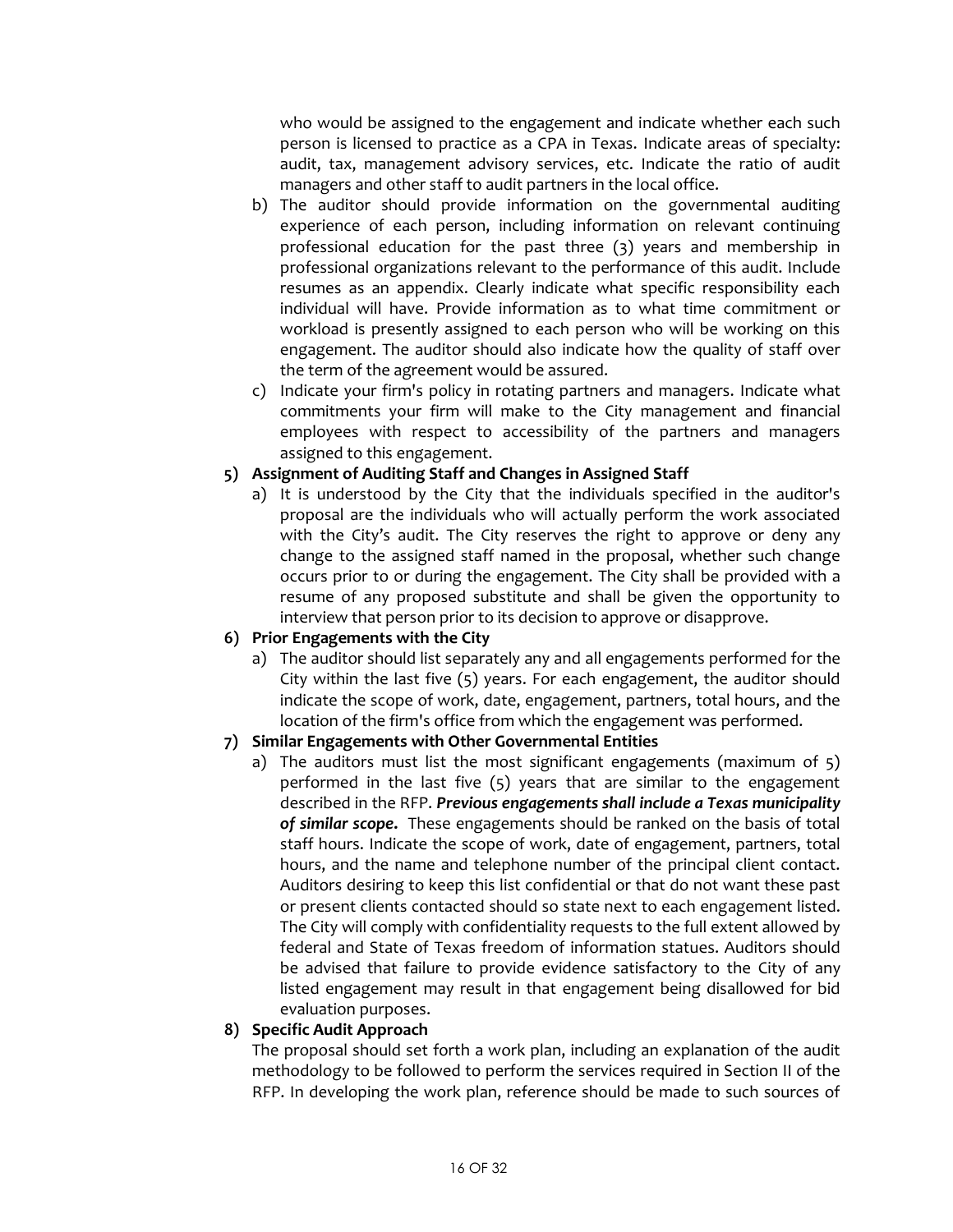information as the City budgets and related materials, organizational charts, manuals and programs, and financial and other management information systems.

Auditors will be required to provide the following information on their audit approach:

- a) Proposed segmentation of the engagement.
- b) Level of staff and number of hours to be assigned to each proposed segment of the engagement.
- c) Sample sizes and the extent to which statistical sampling is to be used in the engagement.
- d) Extent of use of Electronic Data Processing (EDP) software in the engagement.
- e) Type and extent of analytical procedures to be used in the engagement.
- f) Approach to be taken to gain and document an understanding of the City's internal control structure.
- g) Approach to be taken in determining laws and regulations that will be subject to audit test work.
- h) Approach to be taken in drawing audit samples for purposes of tests of compliance.
- i) List of standard schedules required to be prepared by client.

#### **9) Identification of Anticipated Potential Audit Problems**

a) The proposal should identify and describe any anticipated potential audit problems, the auditor's approach to resolving these problems, and any special assistance that will be requested from the City.

#### **10) Additional Information**

a) Any additional information the auditor considers essential to the proposal should be included in this section. If there is no additional information to present, state, "There is no additional information we wish to present."

#### **E. Compensation Proposal**

#### **1) Total All-Inclusive Maximum Price**

a) The proposal should contain all pricing information relative to performing the audit engagement as described in the RFP. The Total All-Inclusive Maximum Price to be bid is to contain all direct and indirect costs, including all out-ofpocket expenses.

#### **2) Rates by Partner, Supervisory, Staff Level, and Time Hours Anticipated for Each**

a) Include a schedule of professional fees and expenses that support the Total All-Inclusive Maximum Price. The cost of special services described in the RFP should be disclosed as separate components of the Total All-Inclusive Maximum Price.

#### **3) Rates for Additional Professional Services**

a) If it should become necessary for the City to request the auditor to render any additional services to either supplement the services requested in the RFP or to perform additional work as a result of the specific recommendations included in any report issued during this engagement, then such additional work shall be performed only if set forth in an addendum to the contract between the City and the auditor. Any such additional work agreed to between the city and the auditor shall be performed at the same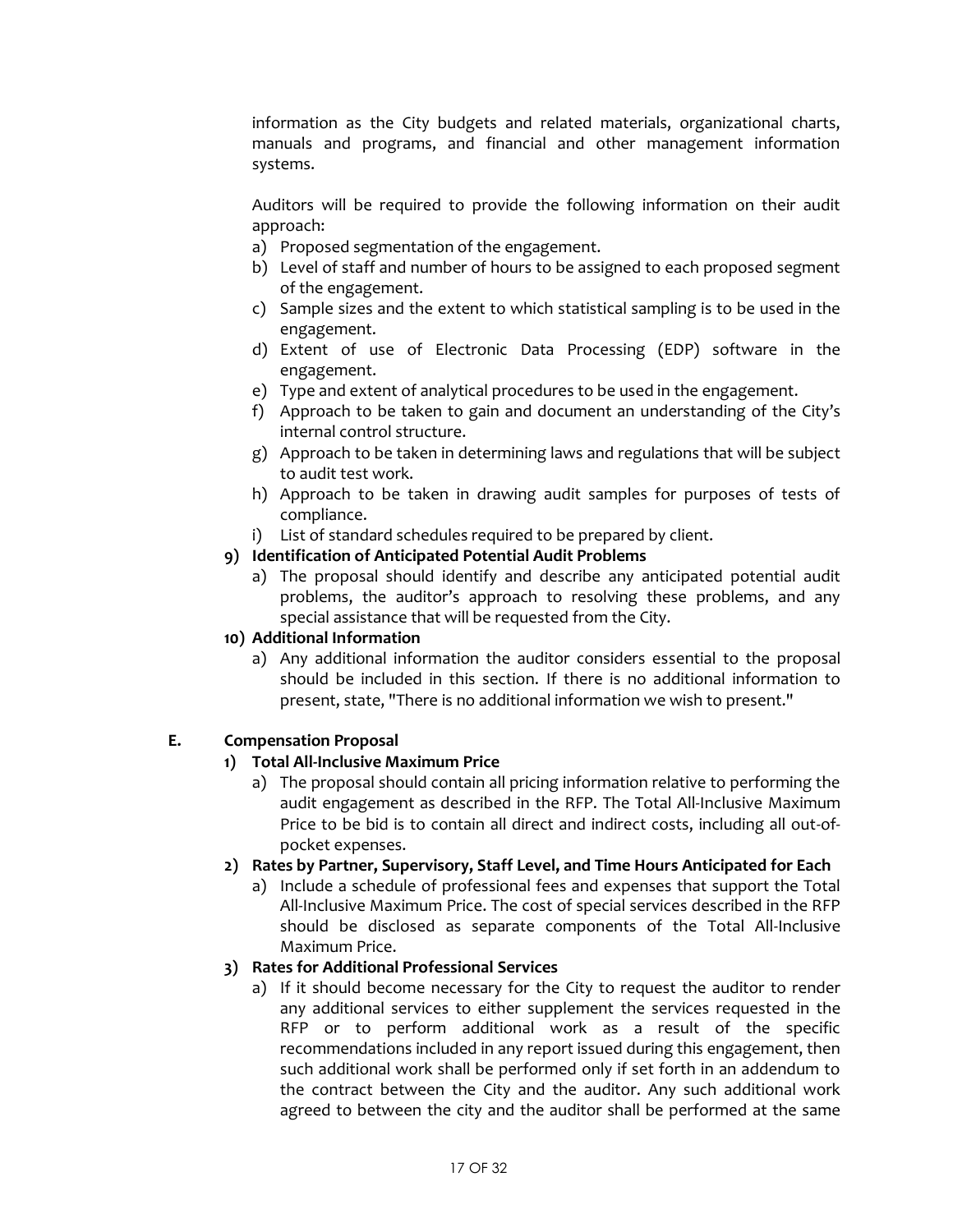rates set forth in the schedule of fees and expenses.

#### **4) Manner of Payment**

a) An initial payment of twenty-five percent (25%) of the total contract price will be made upon completion of the interim fieldwork. A second payment of fifty percent (50%) of the total contract price will be made at the end of the fieldwork. The final twenty-five percent (25%) of the total contract price will paid upon issuance of the final reports.

# **5) Subsequent Year Fees**

a) A proposed fee adjustment method for future contract years should be submitted.

#### **VI. ASSISTANCE PROVIDED TO THE AUDITOR AND REPORT PREPARATION**

#### **A. Finance Department and Clerical Assistance**

The Finance Department staff and responsible management personnel will be available during the audit to assist the auditor by providing information, documentation, and explanations. The preparation of confirmations will be the responsibility of the City. Clerical support will be made available to the auditor for the preparation of routine letters, confirmations and memoranda.

#### **B. Electronic Data Processing (EDP) Assistance**

Any requirements for computer time and/or system documentation will be coordinated through the City Administrator.

#### **C. Prior Audit**

Patillo, Brown, & Hill, L.L.P. , located at 401 West State Highway 6, Waco, Texas conducted the audit of the financial records for the fiscal years ended September 30, 2016 through 2021.

#### **D. Work Area, Telephones, Photocopying and Facsimile Machines**

The City shall provide the space and facilities necessary for the auditor to conduct the examination. In addition; all information, data, reports, and records necessary for carrying out the work shall be furnished to the auditor. The City shall cooperate with the auditor in every reasonable way to ensure timely completion of the audit. The auditor will also be provided with access to one telephone line, photocopying facilities, and a facsimile machine.

#### **E. Report Preparation**

1) Management Letter

The auditor will prepare and print the management letter, eighteen (18) copies of which will be furnished to the City.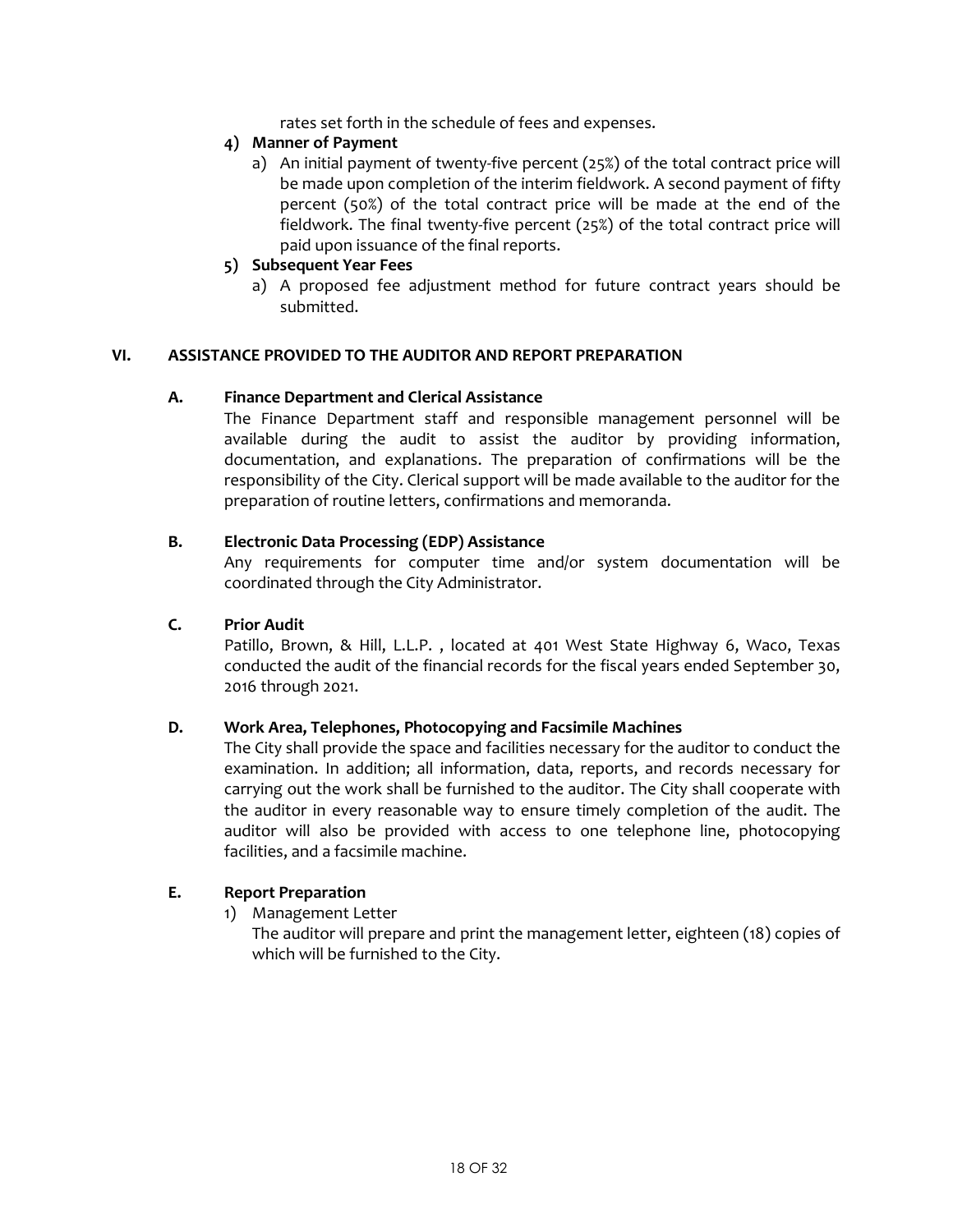#### **VII. EVALUATION PROCESS**

#### **A. Audit Committee**

Submitted proposals will be evaluated by a five (5) member Audit Committee consisting of the following individuals:

- 1. Mayor
- 2. Mayor Pro-Tem
- 3. City Administrator
- 4. City Secretary
- 5. Council Member

#### **Schedule**

| <b>RFP Released</b>                      | May 3, 2021            |
|------------------------------------------|------------------------|
| Pre-Proposal Conference (10:00 A.M)      | May 14, 2021           |
| Proposal Submission Deadline (3:00 P.M.) | June 3, 2021           |
| Proposal Opening (3:05 P.M.)             | June 3, 2021           |
| Oral Presentations                       | Week of June 21, 2021* |
| Recommendation to City Council           | July 13, 2021          |
| Selected Auditor Notified                | July 14, 2021          |
| <b>Contract Execution</b>                | Mid-Late Aug 2021*     |
| <b>Final Reports</b>                     | Late Jan $2022*$       |

\*Indicates tentative dates.

The City will expect the delivery of the written reports at a date that will allow delivery of the reports to the TCEQ one hundred thirty-five (135) days after the close of the fiscal year. The auditor shall be required to present the findings of the audit to City Council at their January meeting. City Council meetings are held on the second Tuesday of the month.

# **C. Pre-Proposal Conference**

A pre-proposal conference will be conducted in the City Council Conference Room at 10:00 am May 14, 2021; at 311 Burton Hill Road, Westworth Village, Texas 76114. The purpose of the conference is to answer any questions prospective auditors may have relating to the RFP. *Attendance at the conference is recommended but not mandatory for submitting proposals.*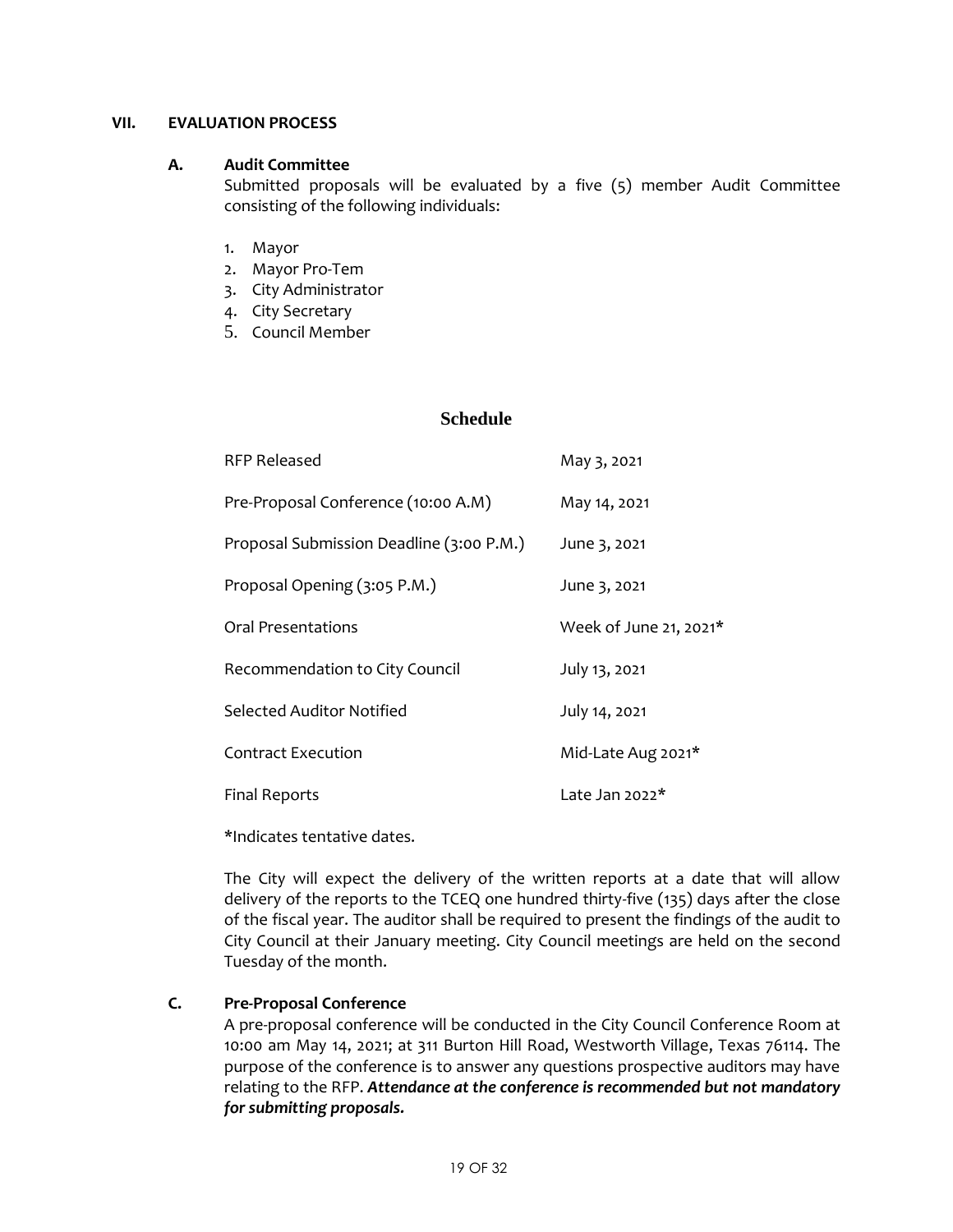#### **D. Evaluation Criteria**

Proposals will be evaluated using the following weighted criteria:

| Audit Approach                             | 50%         |
|--------------------------------------------|-------------|
| <b>Experience and Quality of Personnel</b> | 30%         |
| <b>Compensation Proposal</b>               | <u> 20%</u> |
| TOTAL                                      | 100%        |

#### **E. Oral Presentations**

During the evaluation process, the Audit Committee may, at its discretion, request any one or all auditors to make oral presentations. Such presentations will provide auditors an opportunity to elaborate on their written proposals and answer questions posed by the Audit Committee.

#### **F. Final Selection**

The City will select an auditor based upon the recommendations of the Audit Committee and upon the approval of the City Council. Following notification of the auditor selected, it is expected a contract will be executed between both parties within thirty (30) days of approval.

#### **G. Engagement Letter**

The auditor shall prepare a written and dated engagement letter, which will identify the specific responsibilities of the City and the auditor, along with a list of client prepared documents and delivery dates, established within ten (10) days of final selection.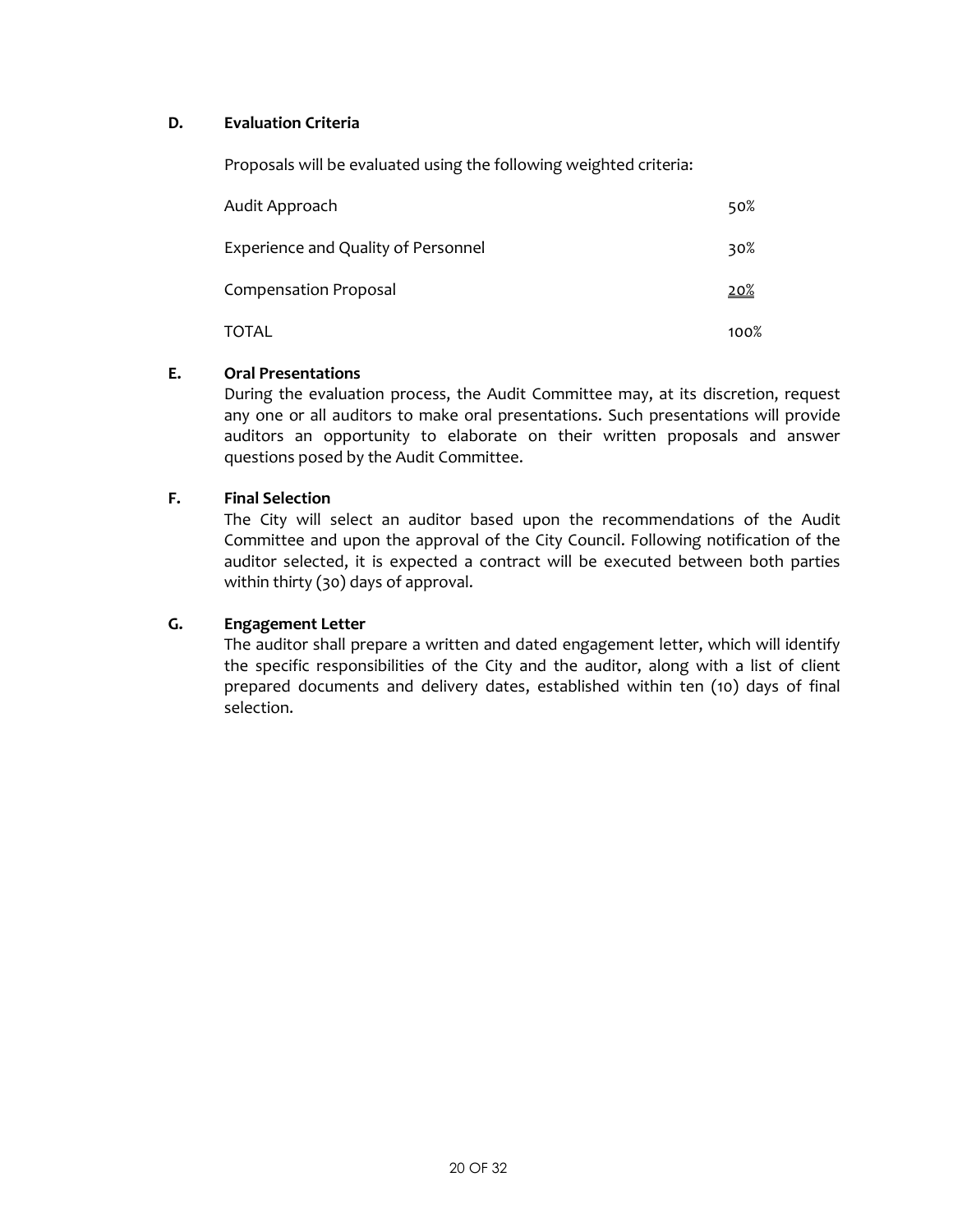# **APPENDIX A: CITY ORGANIZATIONAL CHART**

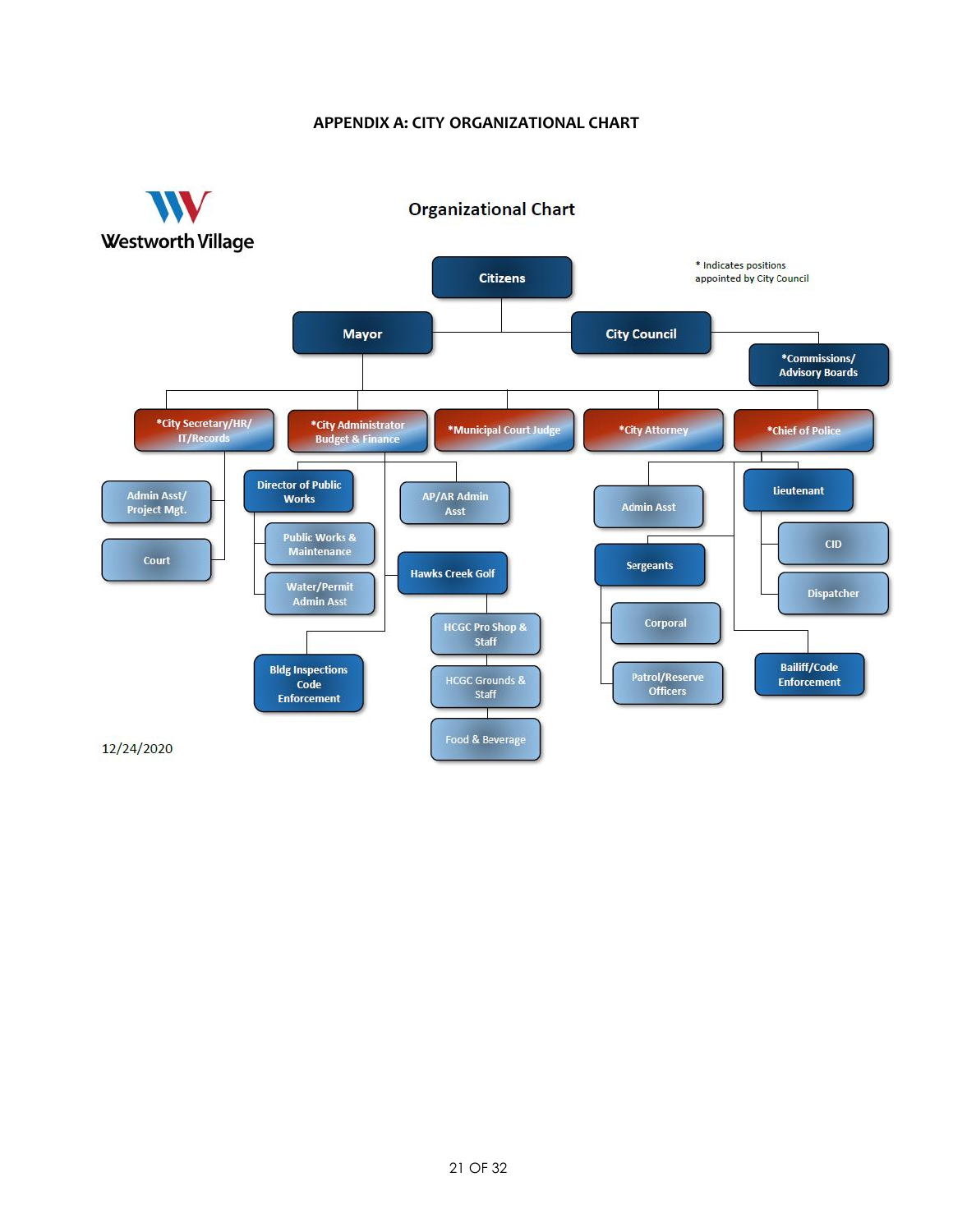# **APPENDIX B: LIST OF KEY PERSONNEL AND PHONE NUMBERS**

| General Information | Front Desk            | $(817)$ 710-2500                            |
|---------------------|-----------------------|---------------------------------------------|
| City Administrator  | Mike Murray           | (817) 710-2517 mmurray@Cityofwestworth.com  |
| City Secretary      | <b>Brandy Barrett</b> | (817) 710-2526 bbarrett@Cityofwestworth.com |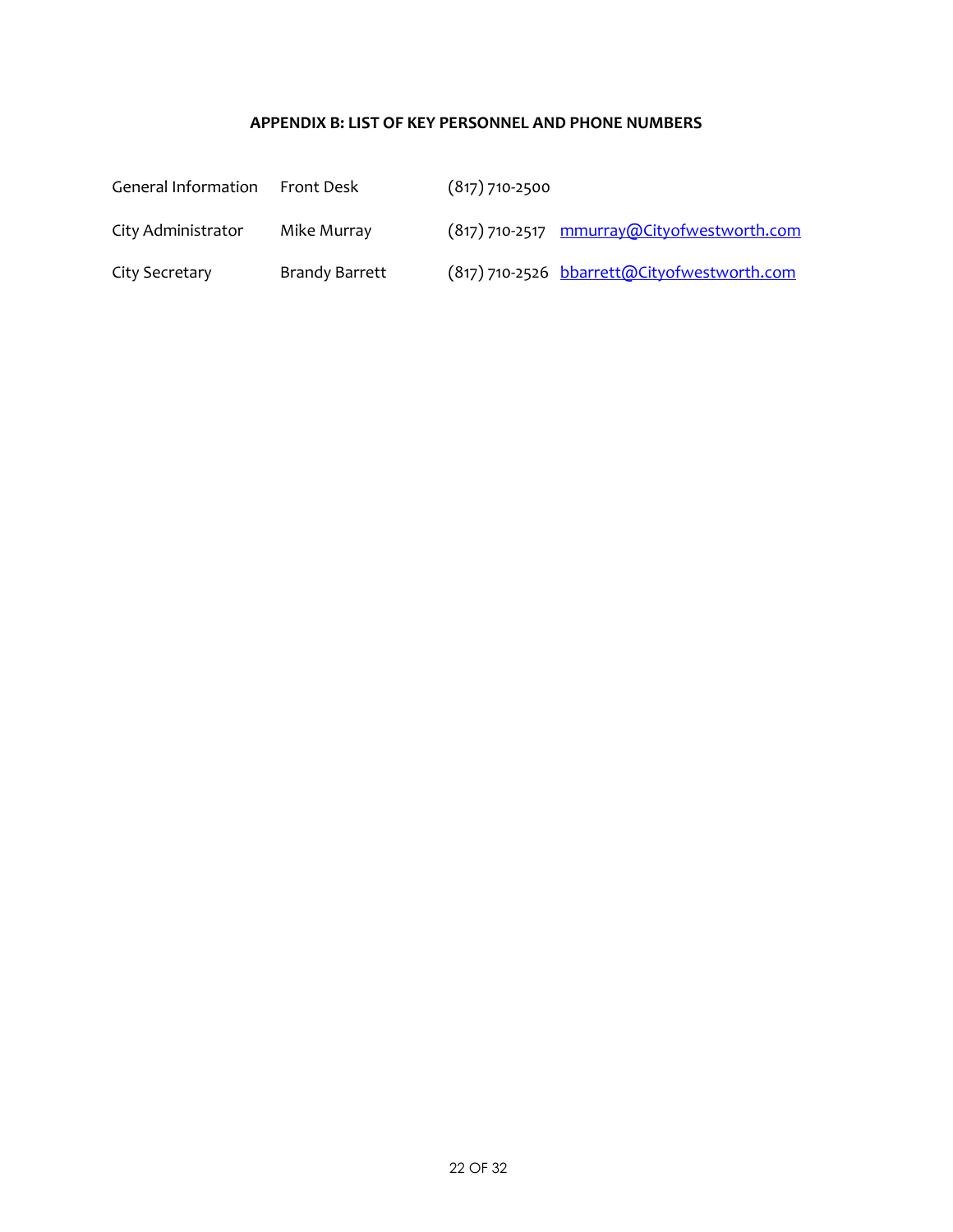# **APPENDIX C: LIST OF CITY COUNCIL MEMBERS**

Mayor L. Kelly Jones

- Place 1 Phillip Poole
- Place 2 Michael Dingman
- Place 3 Brian Libbey
- Place 4 Abe Elizondo
- Place 5 Halden Griffith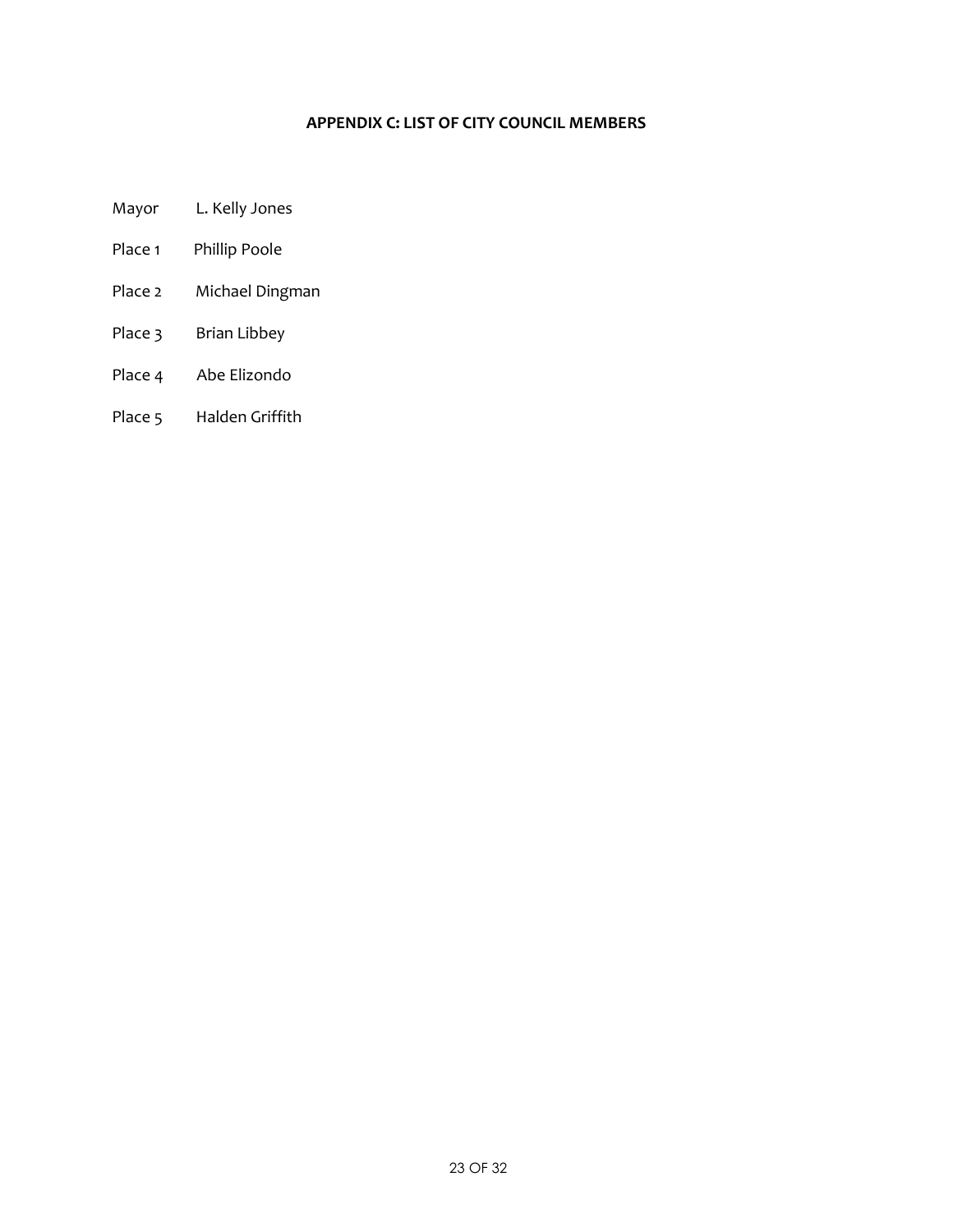# **APPENDIX D: SCHEDULE OF PROFESSIONAL FEES AND EXPENSES** (SAMPLE FORMAT)

|          | 2021         | 2022         | 2023         | 2024         |
|----------|--------------|--------------|--------------|--------------|
|          | <b>TOTAL</b> | <b>TOTAL</b> | <b>TOTAL</b> | <b>TOTAL</b> |
| Outyears |              |              |              |              |

**NOTE:** The rate quoted should not be presented as <sup>a</sup> general percentage of the standard hourly rate or as a gross deduction from the Total All-Inclusive Maximum Price.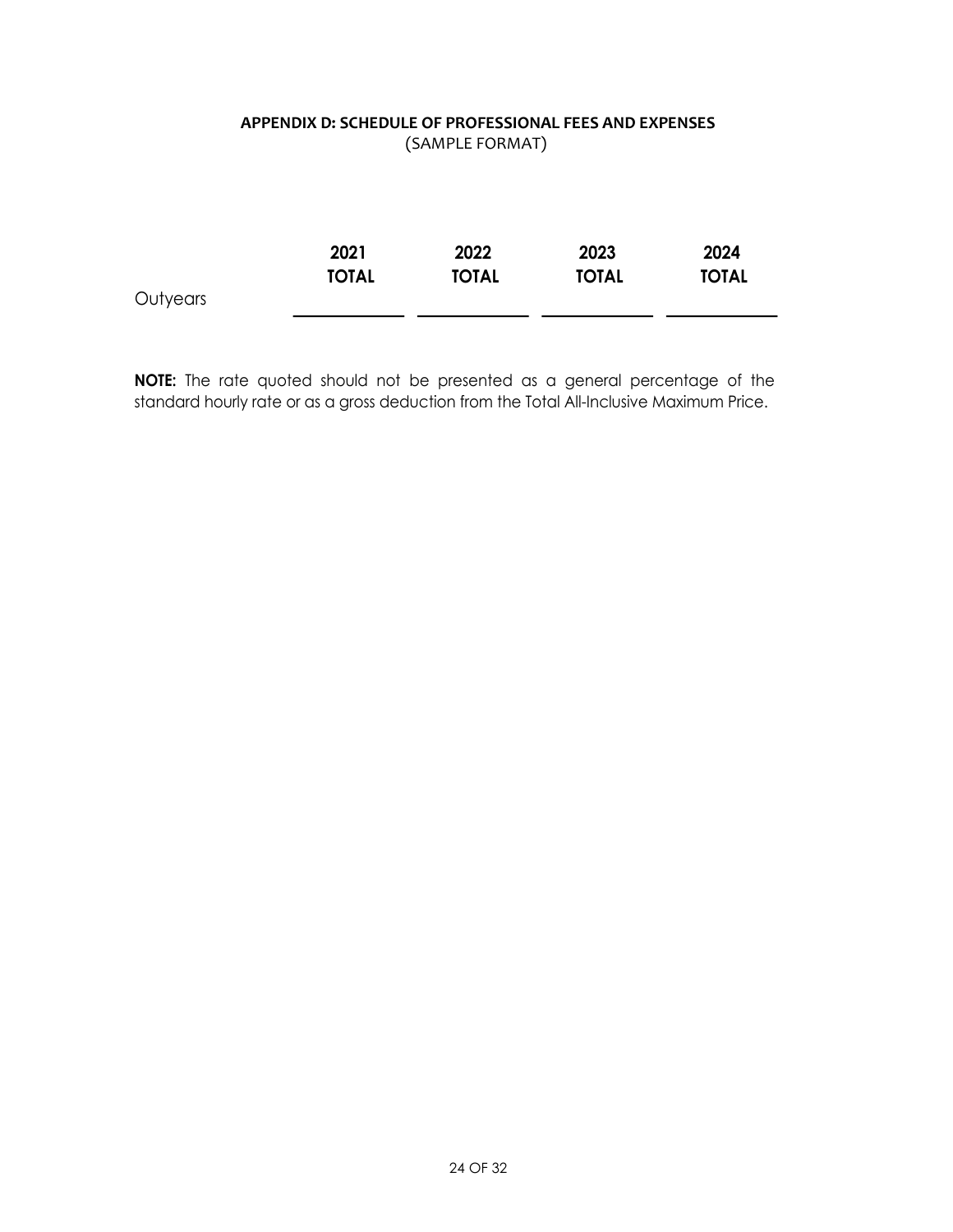# APPENDIX E: CURRENT AND PREVIOUS REFERENCES (SAMPLE FORMAT)

| 1. COMPANY NAME:    |  |
|---------------------|--|
| ADDRESS:            |  |
| CITY / STATE / ZIP: |  |
| PHONE:              |  |
| CONTACT / TITLE:    |  |
| DATES:              |  |
|                     |  |
| 2. COMPANY NAME:    |  |
| ADDRESS:            |  |
| CITY / STATE / ZIP: |  |
| PHONE:              |  |
| CONTACT / TITLE:    |  |
| DATES:              |  |
|                     |  |
| 3. COMPANY NAME:    |  |
| ADDRESS:            |  |
| CITY / STATE / ZIP: |  |
| PHONE:              |  |
| CONTACT / TITLE:    |  |
| DATES:              |  |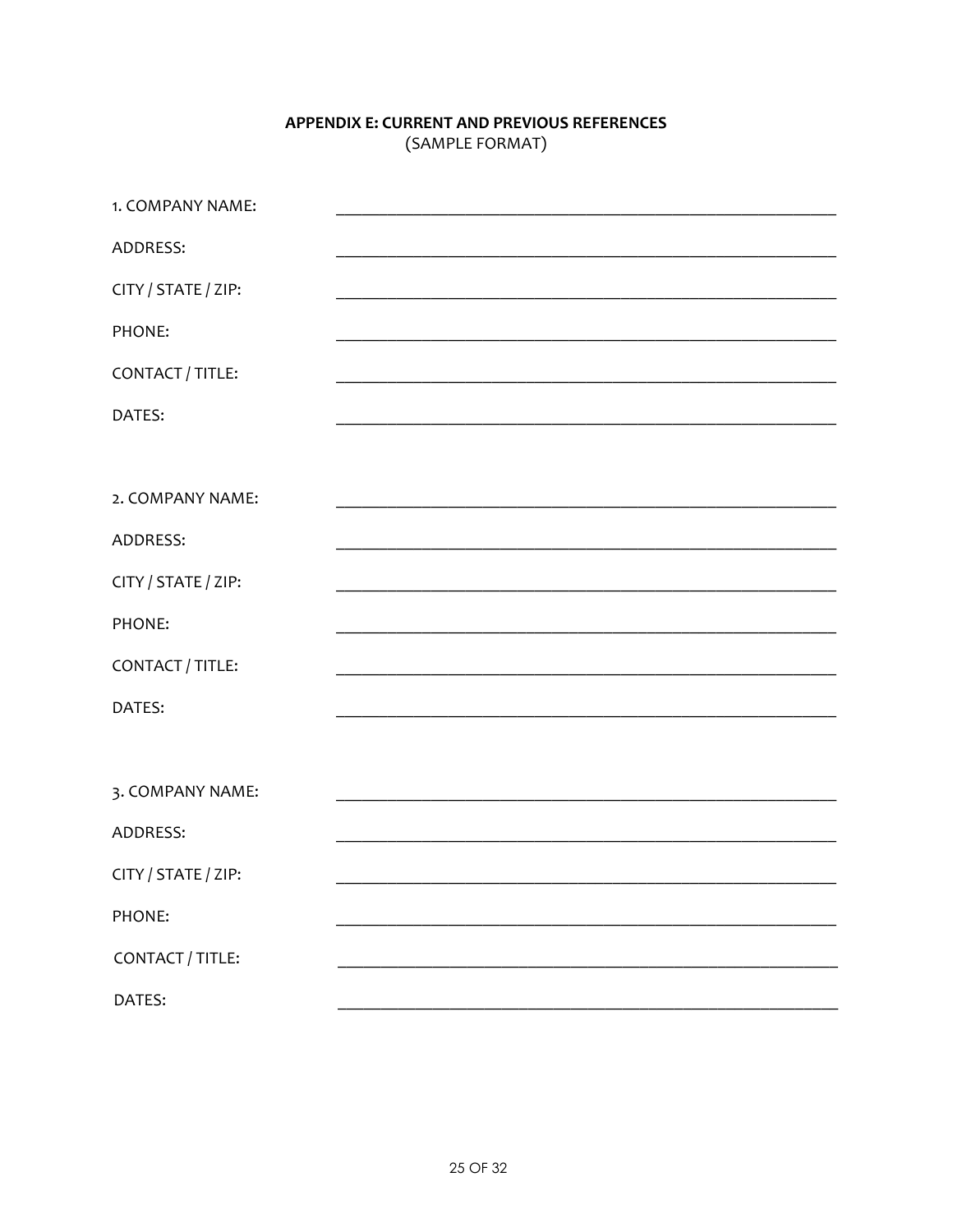#### PLEASE REVIEW THIS SECTION CAREFULLY WITH YOUR INSURANCE AGENT

#### **1. General Insurance Requirements**

- 1.1 The auditor/vendor/supplier (hereinafter called "auditor") shall not start work under this contract until the auditor has obtained, at his own expense, all of the insurance called for here under and such insurance has been approved by the City; nor shall the auditor allow any subcontractor to start work on any subcontract until all insurance required of the subcontractor has been so obtained and approved by the auditor. Approval of insurance required of the auditor and subcontractors for the City will be granted only after submission to the City of original, signed certificates of insurance or, alternately, at City's request, certified copies of the required insurance policies.
- 1.2 The auditor shall require all subcontractors to maintain during the term of this agreement, Commercial General Liability insurance, Business Automobile Liability insurance, and Workers' Compensation and Employer's Liability insurance, in the same manner as specified for the auditor. The auditor shall furnish subcontractors' certificates of insurance to City immediately upon request.
- 1.3 All insurance policies required hereunder shall be endorsed to include the following provision:
	- 1.3.1 "It is agreed that this policy is not subject to cancellation, non-renewal, material change, or reduction in coverage until ten (10) days prior written notice has been given to City Administrator of Westworth Village, 311 Burton Hill Rd, Westworth, Texas, 76114."

**NOTE: The words "endeavor to" and "but failure to mail such notice shall impose no obligation to liability of any kind upon the company, its agents or representatives" are to be eliminated from the cancellation provision of standard ACORD certificates of insurance.**

- 1.3.2 The City shall be named as additional insured on all policies, except for Auditor Liability and Workers Compensation.
- 1.3.3 The City shall be provided with Waiver of Subrogation on Workers' Compensation or Alternative program if applicable.
- 1.4 No acceptance and/or approval of any insurance by the City shall be construed as relieving or excusing the auditor, or the surety, or its bond, from any liability or obligation imposed upon either or both of them by the provisions of the contract documents.
- 1.5 The City (including its elected and appointed officials, agents, volunteers, and employees) is to be named as an additional insured under all coverages except Workers' Compensation and Automobile Liability, and the certificate of insurance, or the certified policy, if requested, must so state. Coverage afforded under this paragraph shall be primary as respects the City, its elected and appointed officials, agents and employees.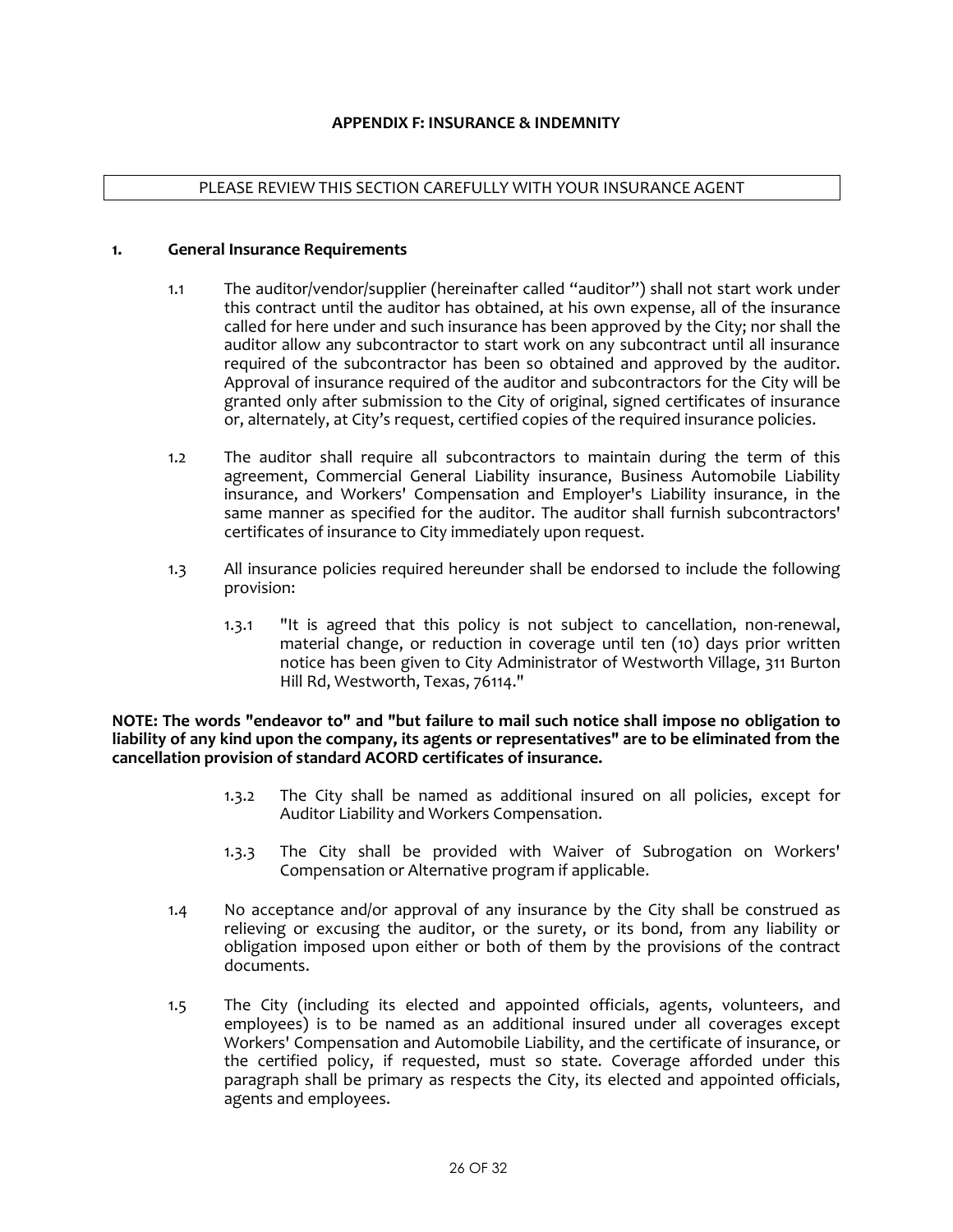1.5.1 The following definition of the term City applies to all policies issued under the contract:

City and any affiliated or subsidiary Council, Authority, Committee, or Independent Agency (including those newly constituted), provided that such affiliated or subsidiary Council, Authority, Committee, or Independent Agency is either a Body Politic created by the City, or one in which controlling interest is vested in the City; and the City Constitutional Officers.

- 1.6 INDEMNITY. The auditor covenants to release, defend, hold harmless and indemnify the City and all of its elected or appointed officials, agents and employees from and against any and all claims, loss, damage, injury, cost (including court costs and attorney's fees), charges, liability or exposure, however caused, resulting from or arising out of or in any way connected with the auditor's negligent performance or non-performance of the terms of the contract documents or its obligations under the contract. This indemnification shall continue in full force and effect until the auditor completes all of the work required under the contract, except that indemnification shall continue for all claims involving auditor services after final acceptance of the work by the City for which the City gives notice to the auditor after City's final acceptance of the work.
- 1.7 The auditor shall be responsible for the work performed under the contract documents and every part thereof, and for all materials, tools, equipment, appliances, and property of any and all descriptions used in connection with the work. The auditor assumes all risks for direct and indirect damage or injury to the property or persons used or employed on or in connection with the work contracted for, and of all damage or injury to any person property wherever located, resulting from any action, omission, commission or operation under the contract, or in connection in any way whatsoever with the contracted work, until final acceptance of the work by the City.
- 1.8 Insurance coverage required in these specifications shall be in force throughout the contract term. Should the auditor fail to provide acceptable evidence of current insurance within seven (7) days of written notice at any time during the contract term, the City shall have the absolute right to terminate the contract without any further obligation to the auditor, and the auditor shall be liable to the City for the entire additional cost of procuring performance and the cost of performing the incomplete portion of the contract at time of termination.
- 1.9 Contractual and other liability insurance provided under this contract shall not contain a supervision, inspection or engineering services exclusion that would preclude the City from supervising or inspecting the project as to the end result. The auditor shall assume all on-the-job responsibilities as to the control of persons directly employed by it and of the subcontractors and any persons employed by the subcontractor.
- 1.10 Nothing contained in the specifications shall be construed as creating any contractual relationship between any subcontractor and the City. The auditor shall be as fully responsible to the City for the acts and omissions of the subcontractors and of persons employed by them as it is for acts and omissions of persons directly employed by it.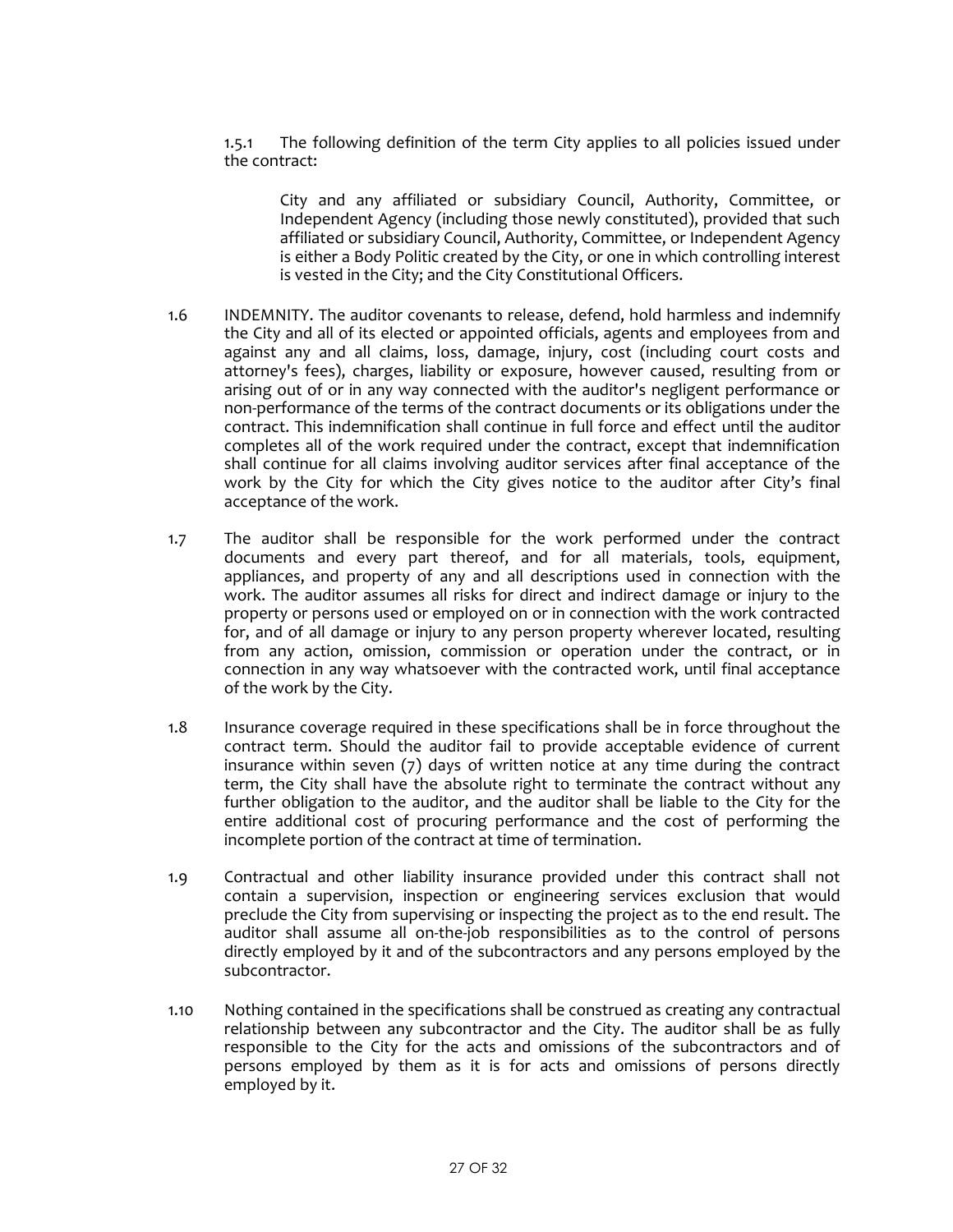- 1.11 Precaution shall be exercised by the auditor at all times for the protection of persons, (including employees) and property. All existing structures, utilities, roads, services, trees and shrubbery shall be protected against damage or interruption of service at all times by the auditor and its subcontractors during the term of the contract, and the auditor shall be held responsible for any damage to property occurring by reason of its operation on the property.
- 1.12 Written requests for consideration of alternate coverages must be received by the City at least ten (10) working days prior to the date set for receipt of proposals. If the City denies the request for alternative coverages, the specified coverages will be required to be submitted.
- 1.13 All required insurance coverages must be acquired from insurers authorized to do business in the State of Texas and acceptable to the City. The City prefers that all insurers also have a policyholder's rating of "A-" or better, and a financial size of "Class VI" or better in the latest edition of A.M. Best, or A or better by Standard and Poors, unless the City grants specific approval for an exception, in the same manner as described in 1.13 above.
- 1.14 The City will consider deductible amounts as part of its review of the financial stability of the bidder. Any deductibles shall be disclosed in the auditor's proposal and all deductibles will be assumed by the auditor. Auditor may be required to provide proof of financial ability to cover deductibles, or may be required to post a bond to cover deductibles.

#### **2. Auditor's Insurance - "Occurrence" Basis; Except as Specifically Provided**

- 2.1 The Auditor shall purchase the following insurance coverages:
	- 2.1.1 Commercial General Liability Such Commercial General Liability policy shall include the following:
		- i. General aggregate limit is to apply per project.
		- ii. Premises/Operations.
		- iii. Actions of Independent Contractors.
		- iv. Products/Completed Operations to be maintained for one year. Final completion and acceptance of the work, with evidence of same filed with owner.
		- v. Contractual Liability including protection for the auditor from claims arising out of liability assumed under this contract.
		- vi. Personal Injury Liability including coverage for offenses related to employment.
	- 2.1.2 Business Automobile Liability including coverage for any owned, hired, or non-owned motor vehicles and automobile contractual liability.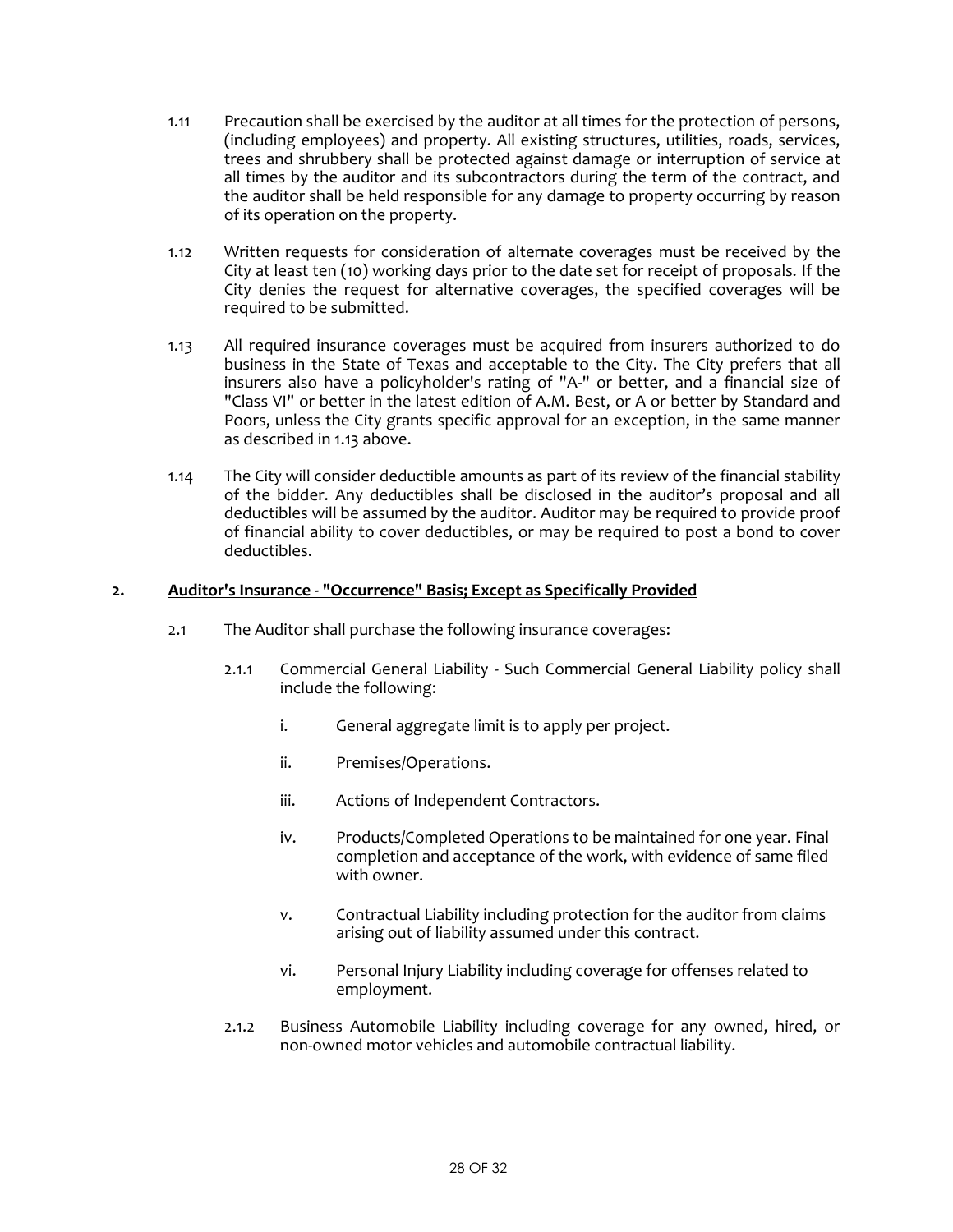- 2.1.3 Workers' Compensation statutory benefits as required by the State of Texas, or other laws as required by labor union agreements, including Employers' Liability coverage.
- 2.2 Auditor Errors and Omissions Claims Made Basis

Auditor shall carry Auditor Liability insurance which will pay for injuries arising out of errors or omissions in the rendering, or failure to render auditor services under the contract, for the term of the contract documents and up to three (3) years after the contract is completed in the amount following amount:

Auditor Errors and Omissions, Limit \$1,000,000.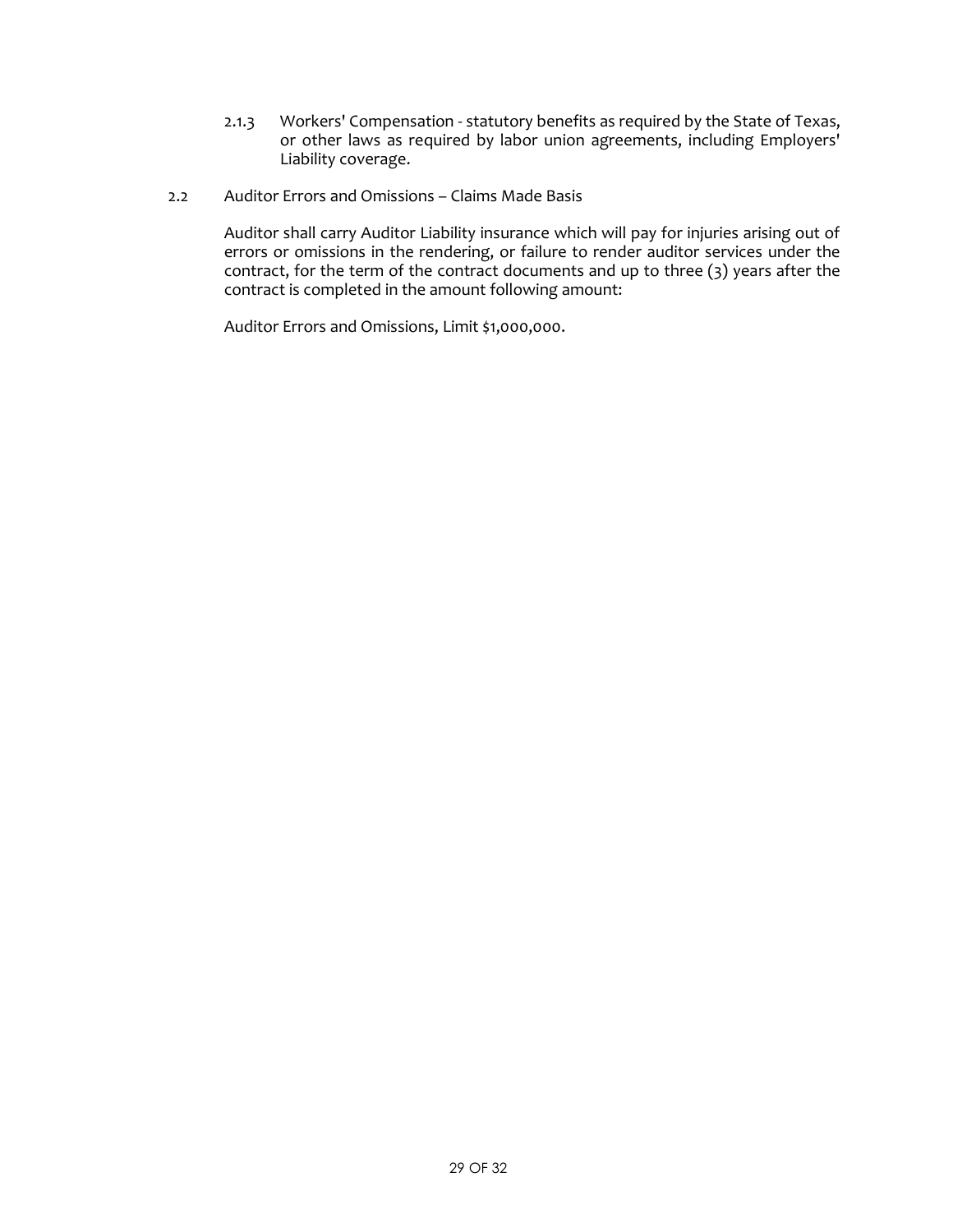#### **APPENDIX G: INSURANCE REQUIREMENTS AFFIDAVIT**

#### TO BE COMPLETED BY APPROPRIATE INSURANCE AGENT AND RETURNED AS PART OF BID

I, the undersigned agent, certify that the insurance requirements contained in this proposal document have been reviewed by me with the below-identified auditor. If the below-identified auditor is awarded this contract by the City, I will be able, within ten (10) working days after being notified of such award, to furnish a valid insurance certificate to the City, thus meeting all of the requirements contained in this bid.

| Agent Signature                               | Agent Name (Print or Type) |
|-----------------------------------------------|----------------------------|
| Name of Insurance Carrier                     |                            |
| Address of Agency                             |                            |
| City/State/Zip Code                           |                            |
| Phone Number                                  |                            |
| Name of Auditor (Print or Type)               |                            |
| <b>SUBSCRIBED AND SWORN TO before me this</b> | day of<br>, 2021.          |

Notary Public, State of Texas

\_\_\_\_\_\_\_\_\_\_\_\_\_\_\_\_\_\_\_\_\_\_\_\_\_\_\_\_\_\_\_\_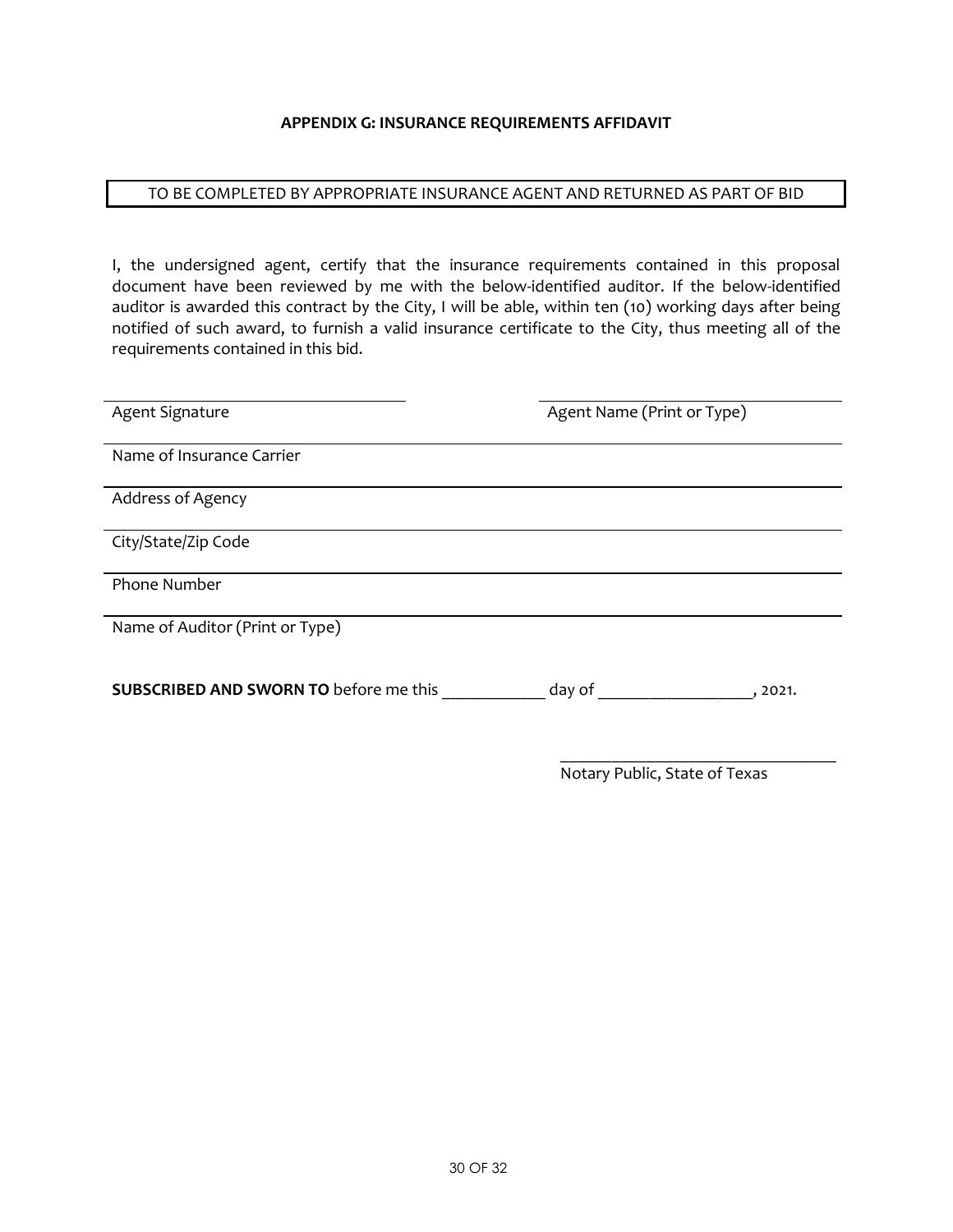# WV Westworth Village

# **NOTE TO AGENT**

If this time requirement is not met, the City has the right to declare this vendor non-responsive and award the contract to the alternate auditor meeting the required specifications. If you have any questions concerning these requirements, please contact the City Secretary at (817) 710-2526.